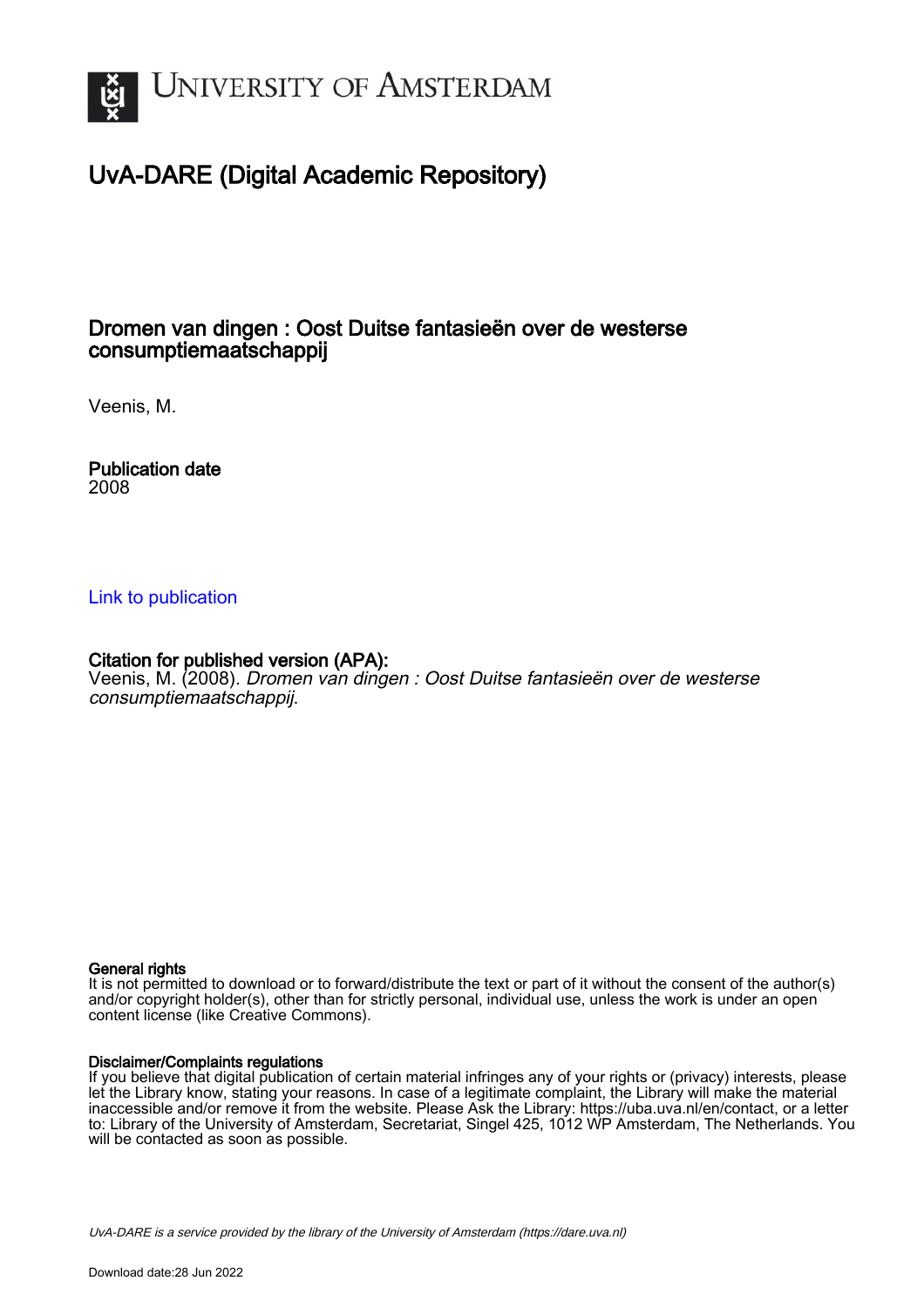## **Geraadpleegde literatuur**

Alexijevitsj, Svetlana (1995), *In de ban van de dood.* Amsterdam: Pegasus.

Allinson, Mark (2000), *Politics and Popular Opinion in East Germany 1945-68.* Manchester & New York: Manchester University Press.

Bach, Jonathan (2002), 'The Taste Remains': Consumption, (N)ostalgia, and the Production of East Germany. *Public Culture* 14(3):545-556.

Baer, Hans A. (1995), Conversations with two Former Socialist Unity Party Members: Views of Life in East Germany. *Dialectical Anthropology* 20:387-412.

Badstübner-Peters, Evemarie (1997), Ostdeutsche Sowjetunionerfahrungen. Ansichten über Eigenes und Fremdes in der Alltagsgeschichte der DDR. In: Jarausch, Konrad & Hannes Siegrist (Hrsg.) *Amerikanisierung und Sowjetisierung in Deutschland 1945-1970.* Frankfurt & New York: Campus Verlag. Pp.291-314.

Bataille, Georges (1988), The Bourgeois World. In: idem, *The Accursed Share.* New York: Zone Books. [1967]

Baumann, Zygmunt (1992), *Intimations of Postmodernity.* London & New York: Routledge.

Baylis, Thomas A. (1978), Participation and Ideology. In: Legters, Lyman H. (Ed.), *The German Democratic Republic. A Developed Socialist Society.* Boulder (Colorado): Westview Press. Pp.85-103.

Beek, Gosewijn van (1996), On Materiality. *Etnofoor* IX(1):5-25.

Berdahl, Daphne (1999), '(N)Ostalgie' for the Present: Memory, Longing, and East German Things. *Ethnos* 64(2):192-211.

Berghoff, Hartmut (1999), *Konsumpolitik. Die Regulierung des privaten Verbrauchs im 20. Jahrhundert.* Göttingen: Vandenhoeck & Ruprecht.

Bernheier, Kurt (1986), *Konsumgüter aus Produktionsmittelkombinaten.* Berlin: Verlag der Wirtschaft.

Bertsch, Georg C. (1990), Der geprügelte Vetter. In: Bertsch, Georg C., Ernst Hedler, Matthias Dietz (Hrsg.), *SED. Schönes Einheits Design.* Köln: Benedikt Taschen Verlag. Pp.15-17. Mit Ernst Hedler, Matthias Dietz (Hrsg.) (1990), *SED. Schönes Einheits Design.* Köln: Benedikt Taschen Verlag.

Bessel, Richard & Ralph Jessen(1996), Einleitung: die Grenzen der Diktatur. In: idem (Hrsg.), *Die Grenzen der Diktatur. Staat und Gesellschaft in der DDR.* Göttingen: Vandenhoeck und Ruprecht. Pp.7-25.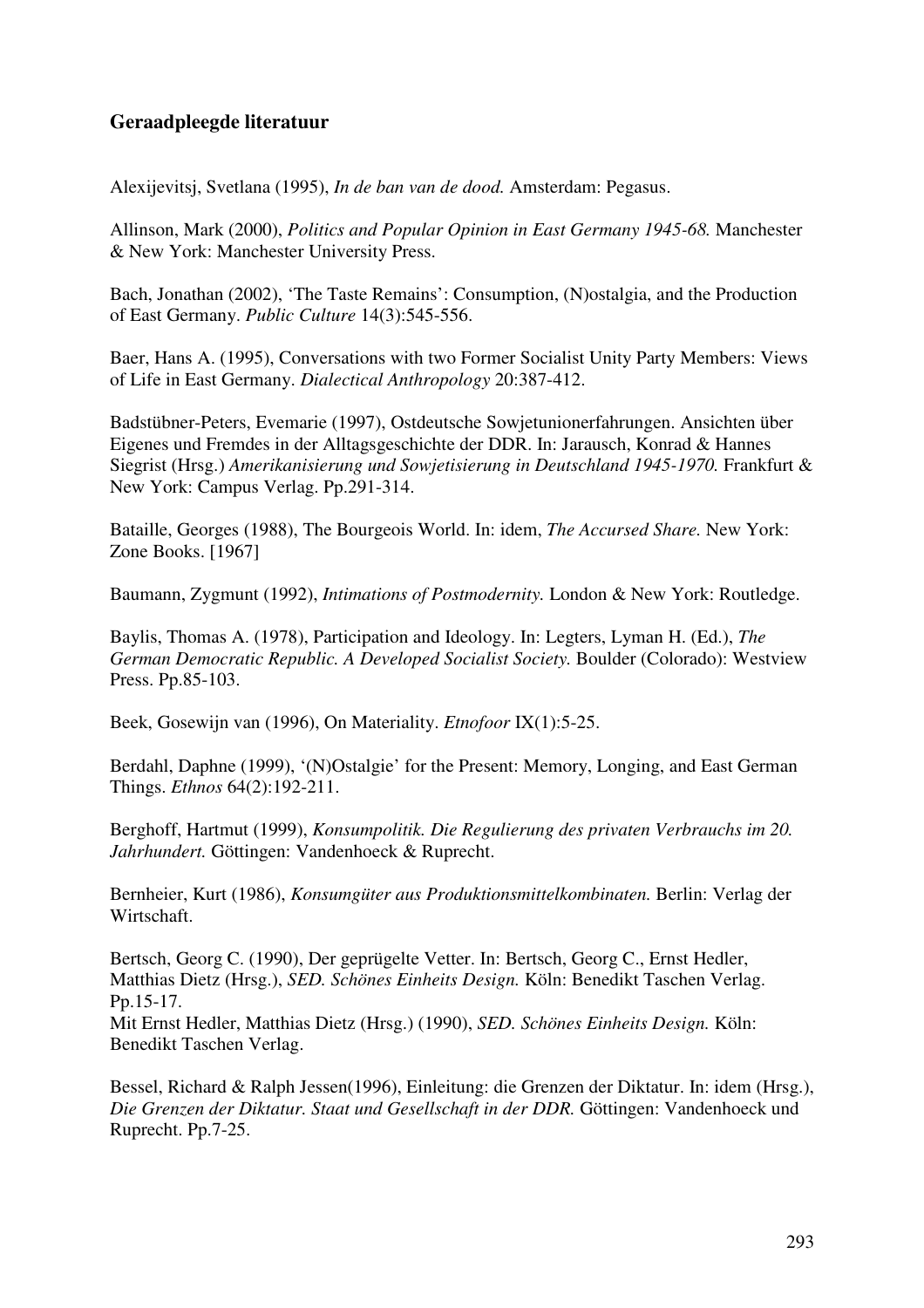Betts, Paul (2000), The Twilight of the Idols: East German Memory and Material Culture. *The Journal of Modern History* 72:731-765.

(2003), Remembrance of Things Past: Nostalgia in West and East Germany, 1980-2000. In: Betts, Paul and Greg Eghigian (Eds.), *Pain and Prosperity. Reconsidering Twentieth-Century German History.* Stanford (California): Stanford University Press. Pp.178-209. With Greg Eghigian (Eds.) (2003), Introduction: Pain and Prosperity in Twentieth-Century Germany. In: Idem (Eds.), *Pain and Prosperity. Reconsidering Twentieth-Century German History.* Stanford (California): Stanford University Press. Pp.1-16.

Bien, Helmut M. (1992) (Hrsg.), *Schmerz laß nach. Drogerie-Werbung der DDR.* Dresden: Deutsches Hygiene-Museum.

Bieniek, Jan and Garry W. Trompf (2000), The Millenium, Not the Cargo? *Ethnohistory* 47(1):113-133.

Billig, Michael (1999), Commodity Fetishism and Repression. Reflections on Marx, Freud and the Psychology of Consumer Capitalism. *Theory & Psychology* 9(3):313-329.

Biskupek, Matthias (1991), *Wir Beuteldeutschen. Satiren, Glossen und Feuilletons.* Berlin: Eulenspiegel.

Bloch, Ernst (1959), *Das Prinzip Hoffnung.* Frankfurt am Main: Suhrkamp.

Bloch, Maurice and Jonathan Parry (1985), Introduction: Money and the Morality of Exchange. In: idem (Eds.), *Money and the Morality of Exchange.* Cambridge: Cambridge University Press. Pp.1-33.

Blom Hansen, Thomas and Finn Stepputat (2000), Introduction. States of Imagination. In: Idem (Eds.), *States of Imagination. Ethnographic Explorations of the Postcolonial State.* Durham & London: Duke University Press. Pp.1-39.

Böll, Heinrich (1963), *Hierzulande.* München: Deutscher Taschenbuch Verlag.

Borneman, John (1992), *Belonging in the two Berlins. Kin, State, Nation.* Cambridge: Cambridge University Press.

(1993) Trouble in the Kitchen: Totalitarianism, Love, and Resistance to Authority. In: Falk-Moore, Sally (Ed.), *Moralizing States and the Ethnography of the Present.* Arlington: American Anthropological Association. Pp.103-119.

Bourdieu, Pierre (1977), *Outline of a Theory of Practice.* Cambridge: Cambridge University Press.

(1984), *Distinction. A Social Critique of the Judgement of Taste.* Cambridge: Harvard University Press.

Bruyn, Günther de (1992), *Verschoven stad. Een jeugd in Berlijn.* Amsterdam: Arbeiderspers. (1994), *Jubelschreie, Trauergesänge. Deutsche Befindlichkeiten.* Frankfurt am Main: Fischer. (1996), *Vierzig Jahre. Ein Lebensbericht.* Frankfurt am Main: Fischer.

Burridge, Kenselm (1960), *Mambu: a Milanesium Millenium.* London: Methuen.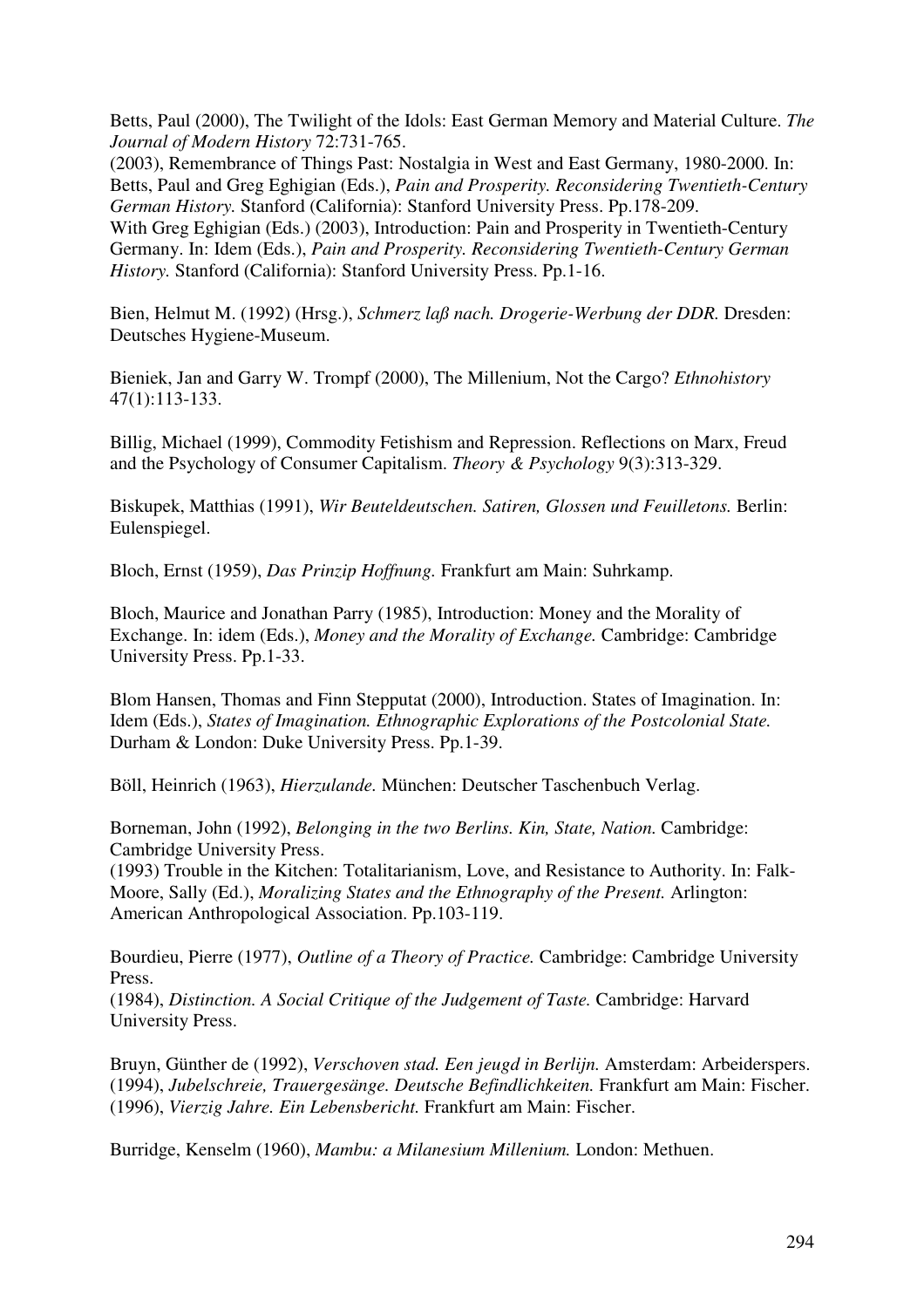Buruma, Ian (1992), *Het loon van de schuld. Herinneringen aan de oorlog in Duitsland en Japan.* Amsterdam: Atlas.

Campbell, Colin (1987), *The Romantic Ethic and the Spirit of Modern Consumerism.* Oxford: Basil Blackwell.

(1997), The Romantic Ethic and the Spirit of Modern Consumerism: Reflections on the Reception of a Thesis Concerning the Origin of the Continuing Desire for Goods. In: Pearce, Susan M. (Ed.), *Experiencing Material Culture in the Western World.* London: Leicester University Press. Pp.36-49.

Chaimov, John (2001), Hummel Figurines. Molding a Collectible Germany. *Journal of Material Culture* 6(1):49-67.

Chuengsatiansup, Komatra (2001), Marginality, Suffering, and Community. The Politics of Collective Experience and Empowerment in Thailand. In: Das, Veena et.al. (Eds.), *Remaking a World. Violence, Social Suffering and Recovery.* Berkeley & Los Angeles: University of California Press. Pp.31-76.

Ciesla, Burghard and Patrice G. Poutros (1999), Food Supply in a Planned Economy. SED Nutrition Policy Between Crisis Response and Popular Needs. In: Jarausch, Konrad (Ed.), *Dictatorship as Experience. Towards a Socio-Cultural History of the GDR.* New York & Oxford: Berghahn Books. Pp.143-163

Classen, Constance (1993), *Worlds of Sense: Exploring the Senses in History and Across Cultures.* London & New York: Routledge.

Clifford, James and George E. Marcus (Eds.) (1986), *Writing Culture. The Poetics and Politics of Ethnography.* Berkeley: University of California Press.

Cohen, Anthony P. (1985), *The Symbolic Construction of Community.* London: Tavistock.

Cranston, Maurice (1977-8), Should We Cease to Speak of Totalitarianism? *Survey* 23(3).

Crowley, David (2000), Warsaw's Shops, Stalinism and the Thaw. In: Reid, Susan E. and David Crowley (Eds.), *Style and Socialism. Modernity and Material Culture in Post-War Eastern Europe.* Oxford: Berg. Pp.25-49.

Czwartosz, Zbigniew (1988), On queueing. *Archives Européennes à Sociologie*: 3-12.

Dagerman. Stig (1989), *Duitse herfst. Een naoorlogse reportage.* Amsterdam: Meulenhoff. [1947]

Dahn, Daniela (1994), *Wir bleiben hier oder Wem gehört der Osten. Vom Kampf um Häuser und Wohnungen in den neuen Bundesländern.* Reinbek bei Hamburg: Rowohlt.

Danyel, Jürgen (Hrsg.) (1995), *Die geteilte Vergangenheit. Zum Umgang mit Nationalsozialismus und Widerstand in beiden deutschen Staaten.* Berlin: Akademie Verlag. Mit Olaf Groehler und Mario Kessler (1994), Antifaschismus und Verdrängung. Zum Umgang mit der NS-Vergangenheit in der DDR. In: Kocka, Jürgen und Martin Sabrow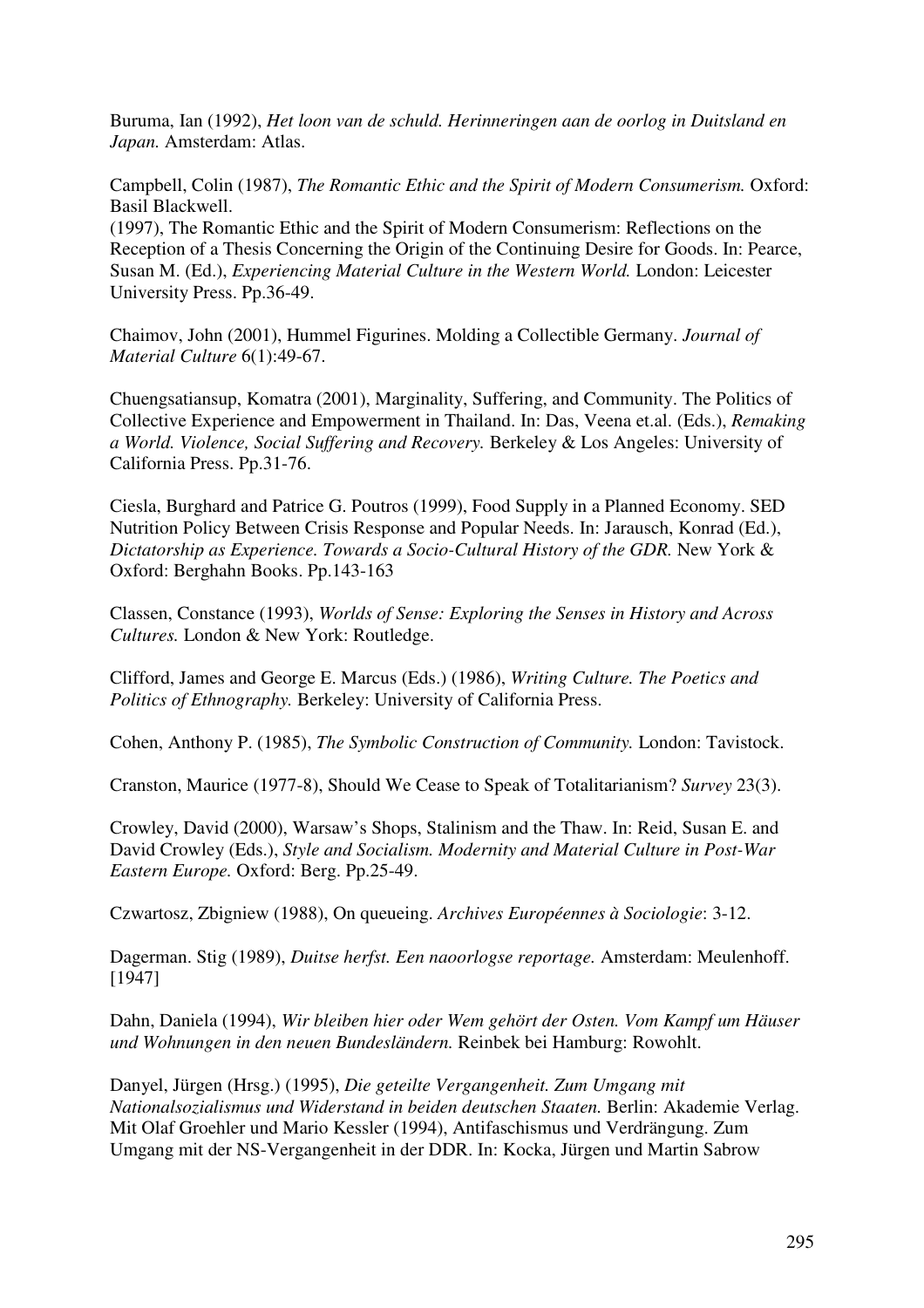(Hrsg.), *Die DDR als Geschichte. Fragen – Hypothesen - Perspektiven.* Berlin: Akademie Verlag. Pp.148-153.

Darnton, Robert (1990), *Berlijns Dagboek 1989-1990.* Amsterdam: Bert Bakker.

Das, Veena and Arthur Kleinman (2001), Introduction. In: Das, Veena et.al. (Eds), *Remaking a World. Violence, Social Suffering and Recovery.* Berkeley & Los Angeles: University of California Press. Pp.1-31.

Diesener, Gerald und Rainer Gries (1992), 'Chic zum Geburtstag unserer Republik'. Zwei Projekte zur Produkt- und Politikpropaganda im Deutsch-Deutschen Vergleich. *Geschichtswerkstatt* 25:56-69.

Dittmar, Helga (1992), *The Social Psychology of Material Possessions. To Have is To Be.* Hertfordshire: Simon & Schuster.

Döblin, Alfred (1947), *Schicksalsreise. Bericht und Bekenntnis.* Frankfurt am Main: Josef Knecht.

Dorniok, Regina (1984), Bekleidungsbedürfnisse und ihre Befriedigung als ein Aspekt sozialistischer Lebensweise. Unpublizierte Dissertation A, Gesellschaftswissenschaftliche Fakultät der Humboldtuniversität zu Berlin.

Douglas, Mary & Baron Isherwood (1979), *The World of Goods.* New York: Basic Books.

Eberstadt, Nicholas (1994), Demographic Shocks in Eastern Germany 1989-93. *Europe-Asia Studies* 46(3):519-533.

Edwards, Elizabeth, Chris Gosden and Ruth B. Philips (Eds.) (2006), *Sensible Objects. Colonialism, Museums and Material Culture.* Oxford: Berg.

Eiss, Paul and Thomas C. Wolfe (2004), Deconstruct to Reconstruct: An Interview with Maurice Godelier. *The Journal of the International Institute*: http://quod.lib.umich.edu/j/jii/. Last visited 03/08/07.

Elteren, Mel van (2006), *Americanism and Americanization. A Critical History of Domestic and Global Influence.* Jefferson & London: McFarland & Company.

Ensel, Leo (1994), Warum wir uns nicht leiden mögen. *Psychologie Heute* 21(11):42-45.

Enzensberger, Hans Magnus (Hrsg.) (1990), *Europa in Trümmern. Augenzeugeberichte aus den Jahren 1944-1948.* Frankfurt am Main: Eichborn Verlag.

Errington, Frederick (1974), Indigenous Ideas of Order, Time, and Transition in a New Guinea Cargo Movement. *American Ethnologist* 1(2):255-268.

Esman, Aaron (1990), *Essential Papers on Transference.* New York & London: New York University Press.

Etnofoor (2005), *The Senses* 18(1).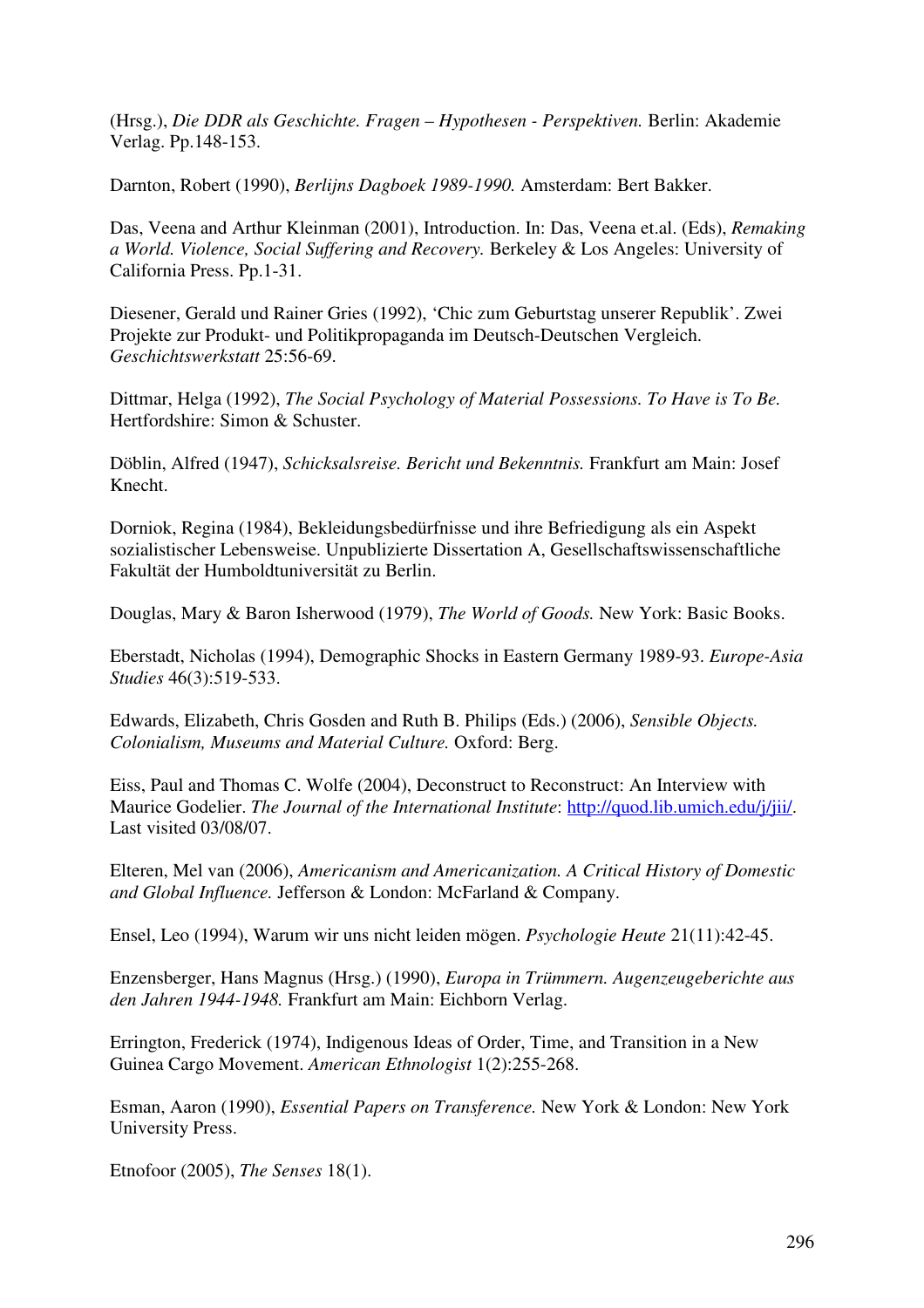Fabian, Johannes (1983), *Time and the Other: How Anthropology Makes its Object.* New York: Columbia University Press.

Falk, Pasi (1992), *The Consuming Body.* London: Sage. (1996), The Scopic Regimes of Shopping. In: Falk, Pasi and Colin Campbell (Eds.), *The Shopping Experience.* London: Sage. Pp.177-186. With Colin Campbell (1996), Introduction. In: Idem (Eds.), *The Shopping Experience.* London: Sage. Pp.1-15.

Falk Moore, Sally (1993), Introduction: Moralizing States and the Ethnography of the Present. In: Idem (Ed.), *Moralizing States and the Ethnography of the Present.* Arlington: American Anthropological Association. Pp.1-17.

Fink, Christina (2001), *Living Silence. Burma Under Military Rule.* Bangkok: White Lotus & London / New York: Zed Books.

Foster, George M. (1965), Peasant Society and the Image of Limited Good. *American Anthropologist* 67:293-316.

(1972), The Anatomy of Envy: A Study in Symbolic Behaviour. *Current Anthropology* 13(2):165-202.

Frindte, Wolfgang (1994), 'Vertrauen ist gut, Kontrolle ist besser…': ein sozialpsychologischer Erklärungsversuch zum gesellschaftlichen Umbruch in der DDR. In: Frindte, Wolfgang und Harald Pätzolt (Hrsg.), *Mythen der Deutschen. Deutsche Befindlichkeiten zwischen Geschichten und Geschichte.* Opladen: Leske + Budrich. Pp.115- 133.

Fulbrook, Mary (1994), Herrschaft, Gehorsam und Verweigerung – Die DDR als Diktatur. In: Kocka, Jürgen & Martin Sabrow (Hrsg.), *Die DDR als Geschichte. Fragen – Hypothesen - Perspektiven.* Berlin: Akademie Verlag. Pp. 77-86.

(1995), *Anatomy of a Dictatorship. Inside the GDR, 1949-1989.* Oxford: Oxford University Press.

(1996), Methodologische Überlegungen zu einer Gesellschaftsgeschichte der DDR. In: Bessel, Richard & Ralph Jessen (Hrsg.) *Die Grenzen der Diktatur. Staat und Gesellschaft in der DDR.* Göttingen: Vandenhoeck und Ruprecht. Pp.274-298.

(1999), *German National Identity after the Holocaust.* Cambridge: Polity Press.

Gallenmüller, Jutta und Roland Wakenhut (1994), 'Nationale Identität'. Konzeptualisierung und Entwicklung eines Fragebogens zur Erfassung des Bewußtseins nationaler Zugehörigkeit. In: Frindte, Wolfgang und Harald Pätzolt (Hrsg.), *Mythen der Deutschen. Deutsche Befindlichkeiten zwischen Geschichten und Geschichte.* Opladen: Leske + Budrich. Pp.173- 186.

Gauck, Joachim (1991), *Die Stasi-Akten. Das unheimliche Erbe der DDR.* Reinbek bei Hamburg: Rowohlt.

Geissler, Christian (1961), *Een generatie zwijgt.* Amsterdam & Brussel: Moussault.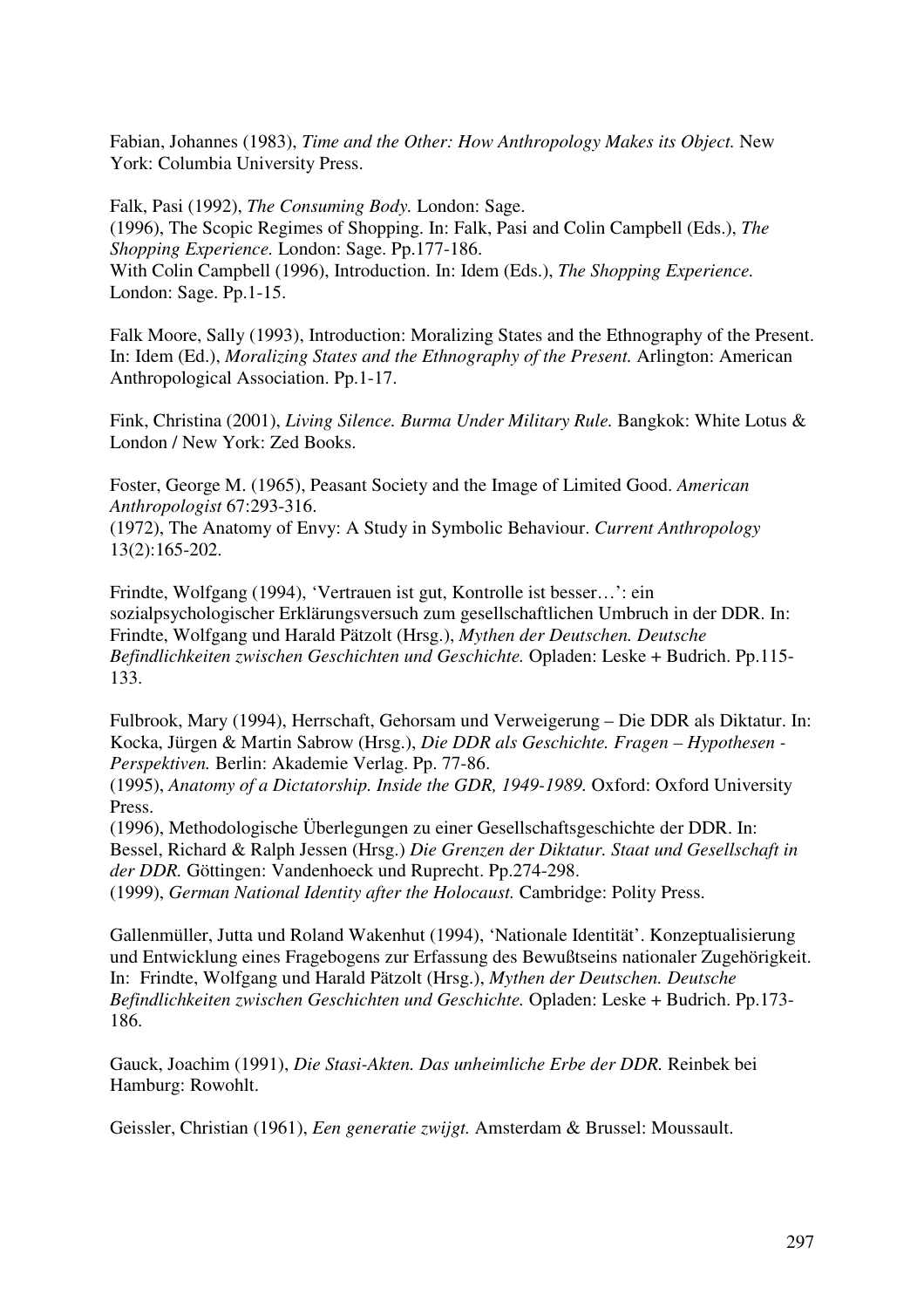Gesch, Patrick (1990), The Cultivation of Surprise and Excess, the Encounter of Cultures in the Sepik of Papua New Guinea. In: Tromf, Garry (Ed.), *Religion and Society* (29). *Cargo Cults and Millenarian Movements. Transoceanic Comparisons of New Religious Movements.*  Berlin & New York: Mouton de Gruyter. Pp.213-238.

Gevers, Anne (1995), *Façades. Oostenrijkers en het Oorlogsverleden.* Amsterdam: Het Spinhuis.

Giay, Benny and Jan A. Godschalk (1988), Cargoism in Irian Jaya Today. *Oceania* 63:330- 345.

Glaser, Hermann (1989), So viel Anfang war nie. In: Idem, Lutz von Putendorf und Michael Schöneich (Hrsg.), *So viel Anfang war nie. Deutsche Städte 1945-1949.* Berlin: Siedler Verlag.

(1994), Einführung. Kultureller Möglichkeitssinn: Politische Bildung und deutsch-deutscher Diskurs. In: Idem (Hrsg.), *Was bleibt – was wird. Der kulturelle Umbruch in den neuen Bundesländern.* Bonn: Inter Nationes. Pp.15-27.

Glaser, Herman und Regine Halter (1991), Vorwort. In: Halter, Regine (Hrsg.), *Vom Bauhaus bis Bitterfeld. 41 Jahre DDR-Design.* Gießen: Anabas. Pp.9-12.

Godelier, Maurice (1982), *The Making of Great Men. Male Domination and Power Among the New Guinea Baruya.* Cambridge: Cambridge University Press. (1986), *The Mental and the Material. Thought, Economy and Society.* London: Verso.

Goffman, Ervin (1956), The Nature of Deference and Demeanor. *American Anthropologist* 58(3):473-502.

Goldhagen, Daniel Jonah (1996), *Hitler's Willing Executioners. Ordinary Germans and the Holocaust.* New York: Knopf.

Gries, Rainer (1991), *Die Rationen-Gesellschaft. Versorgungskampf und Verglecihsmentalität: Leipzig, München und Köln nach dem Kriege.* Münster: Westfälisches Dampfboot.

(2000), Werbung für alle! Kleine Ideologiegeschichte der Wirtschaftswerbung in der DDR. Mit einem Exkurs zur Gemeinschaftswerbung für 'Wolcrylon'. In: Wischermann, Clemens, Peter Borscheid und Karl-Peter Ellerbrock (Hrsg.), *Unternehmenskommunikation im 19. und 20. Jahrhundert. Neue Wege der Unternehmensgeschichte.* Dortmund: Schriftenreihe Untersuchungen zur Wirtschafts- Sozial- und Technikgeschichte der Gesellschaft für Westfälische Wirtschaftsgeschichte, Bd.19:99-129.

Gruner, Petra (Hrsg.) (1990), *Angepaßt oder mündig? Briefe an Christa Wolf im Herbst 1989.* Frankfurt am Main: Luchterhand.

Guggenberger, Bernd (1993), Die politische Aktualität des Ästhetischen. *Leviathan. Zeitschrift für Sozialwissenschaft* 21(1):146-162.

Gupta, Akhil (1995), Blurred Boundaries: the Discourse of Corruption, the Culture of Politics, and the Imagined State, *American Ethnologist* 22(2):375-402.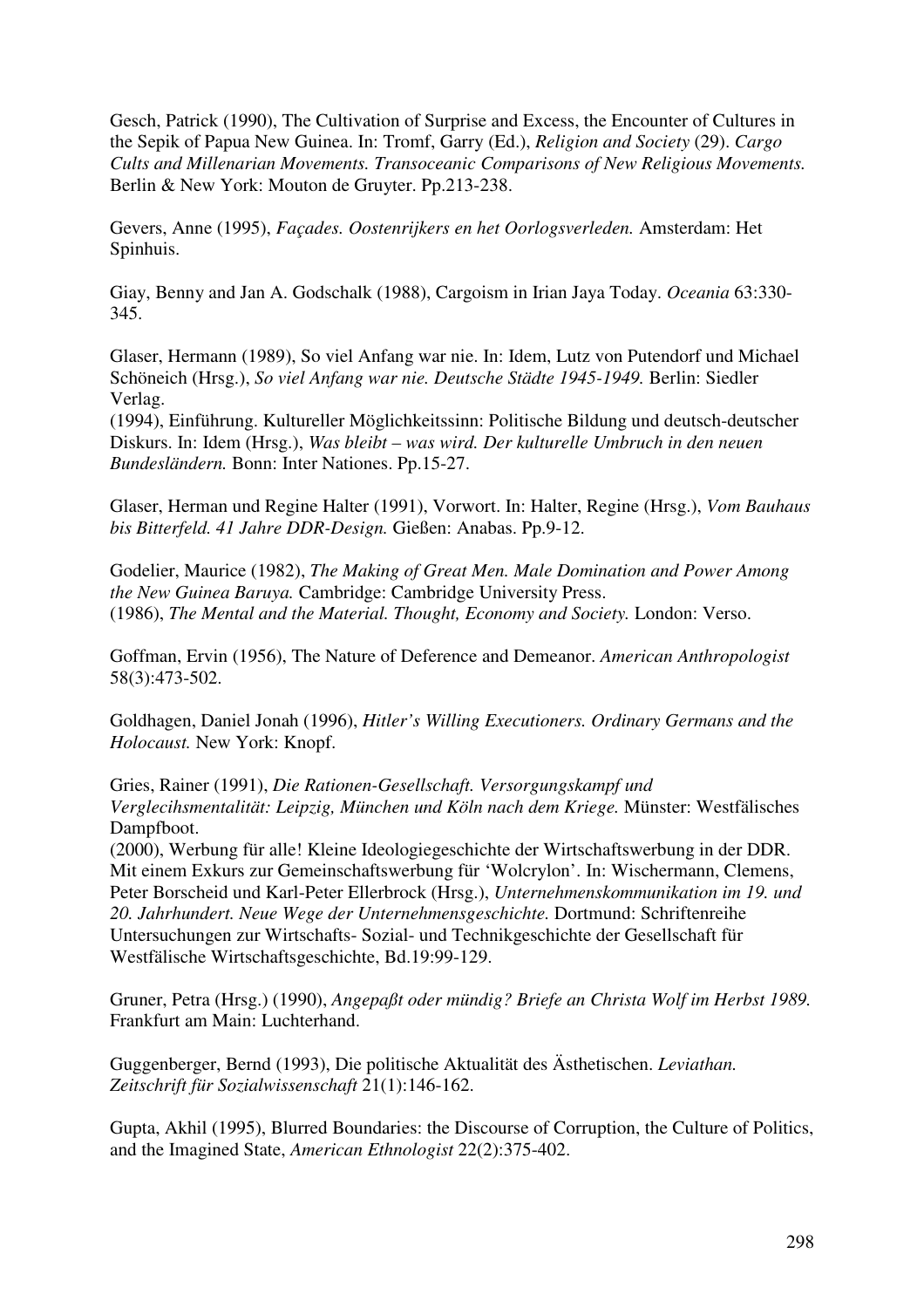Hagelweide, Gert (1968), *Das publizistische Erscheinungsbild des Menschen im kommunistischen Lied. Eine Untersuchung der Liedpublizistik der KPD (1919-1933) und der SED (1945-1960).* Bremen: uitgegeven in eigen beheer.

Hager, Kurt (1981), *Beiträge zur Kulturpolitik. Reden und Aufsätze 1972 bis 1981.* Berlin: Dietz Verlag.

Hallwirth, Uta (1987), *Auf der Suche nach einer neuen Identität? Zum nationalen Selbstverständnis in der westdeutschen Presse 1945-1955.* Frankfurt am Main: Lang.

Hann, Christopher M. (1985), *A Village Without Solidarity. Polish Peasants in Years of Crisis.* New Haven & London: Yale University Press.

Hauer, Nadine (1994), Das Mitläufer-Syndrom. Kommunikation über ein Tabu in Österreich und in Deutschland. In: Frindte, Wolfgang und Harald Pätzolt (Hrsg.), *Mythen der Deutschen. Deutsche Befindlichkeiten zwischen Geschichten und Geschichte.* Opladen: Leske + Budrich. Pp.87-100.

Haug, Wolfgang Fritz (1986), *Critique of Commodity Aesthetics. Appearance, Sexuality and Advertising in Capitalist Society.* Cambridge: Polity Press. [1971]

Havel, Vaclav (1985), The Power of the Powerless. In: Vladislav, J. (Ed.), *Václav Havel, or, Living in Truth. Twenty-two Essays Published on the Occasion of the Award of the Erasmus Price to Václav Havel.* London: Faber and Faber. Pp.36-123.

Hedrich, Klaus und Hans-Olaf Schneider (1988), Die Senkung stoffwirtschaftliche Verluste als Erfordernis wachsender Effektivität bei der Befriedigung des Ernährungsbedürfnisses unter den Bedingungen umfassender Intensivierung. In: Rößler, Hans (Hrsg.), *Konsumtion und umfassende Intensivierung.* Halle: Abteilung Wissenschaftspublizistik der Martin-Luther-Universität Halle-Wittenberg, VEB Kongreß- und Werbedruck. Pp.68-80.

Heldmann, Philipp (1999), Konsumpolitik in der DDR. Jugendmode in den sechziger Jahren. In: Berghoff, Hartmut (Hrsg.) *Konsumpolitik. Die Regulierung des privaten Verbrauchs im 20. Jahrhundert.* Göttingen: Vandenhoeck & Ruprecht. Pp.135-159.

Hell, Julia (1997), History as Trauma, or, Turning to the Past Once Again: Germany 1949/1989. *The South Atlantic Quarterly* 96(4):911-948.

Herf, Jeffrey (1997), *Divided Memory. The Nazi Past in the Two Germanys.* Cambridge: Harvard University Press.

Herting, Helga (1968), Sozialistischer Humanismus – sozialistischer Realismus. *Weimarer Beiträge* 14(5):901-928.

(1969), Zum Heldischen in der sozialistisch-realistischen Literatur. *Weimarer Beiträge* 15 (Sonderheft):205-220.

Hirdina, Heinz (1988), *Gestalten für die Serie. Design in der DDR 1949-1989.* Dresden: VEB Verlag der Kunst.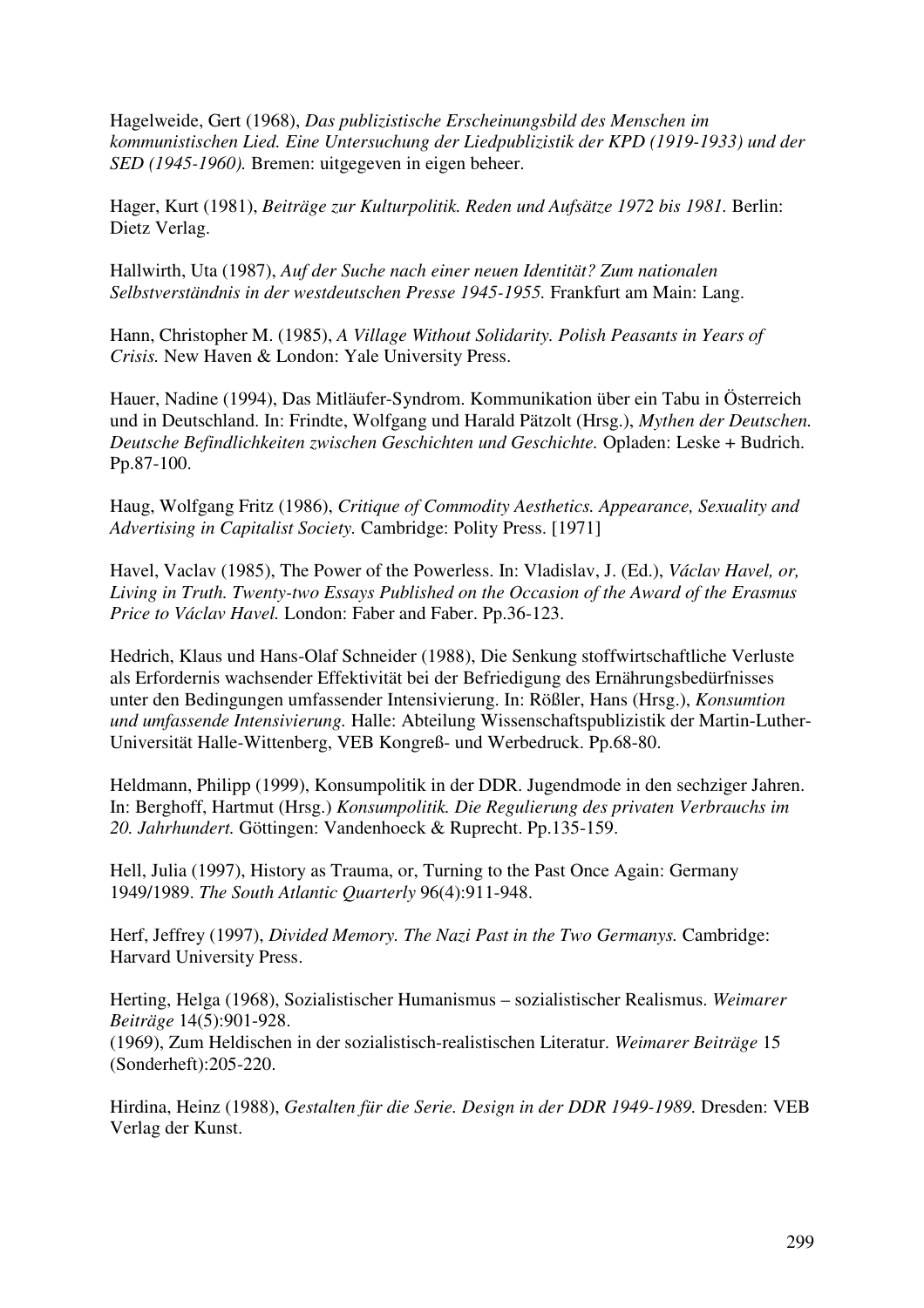Hogan, Michael J. (1987), *The Marshall Plan: America, Britain, and the Reconstruction of Western Europe, 1947-1952.* Cambridge: Cambridge University Press.

Hörisch, Jochen (1998), *Kopf oder Zahl. Die Poesie des Geldes.* Frankfurt am Main: Suhrkamp.

Howes, David (Ed.) (1991), *The Varieties of Sensory Experience: A Sourcebook in the Anthropology of the Senses.* Toronto: University of Toronto Press. (Ed.) (2005), *Empire of the Senses: the Sensual Culture Reader.* Oxford: Berg.

Hückler, Alfred et.al. (1983), *Einführung in die industrielle Formgestaltung; Lehrbrief.* Berlin: Eichenverlag der KDT.

Humphrey, Caroline and Stephen Hugh-Jones (1992a), Introduction: Barter, Exchange and Value. In: idem (Eds.), *Barter, Exchange and Value. An Anthropological Approach.* Cambridge: Cambridge University Press. Pp.1-21. (1992b) (Eds.), *Barter, Exchange and Value. An Anthropological Approach.* Cambridge: Cambridge University Press.

Jarausch, Konrad (Ed.) (1999), *Dictatorship as Experience. Towards a Socio-Cultural History of the GDR.* New York & Oxford: Berghahn Books.

Jessen, Ralph (1999), Mobility and Blockage during the 1970s. In: Jarausch, Konrad (Ed.), *Dictatorship as Experience. Towards a Socio-Cultural History of the GDR.* New York: Berghahn Books. Pp.341-363.

John, Erhard (1980), *Kultur – Kunst – Lebensweise.* Berlin: Dietz Verlag.

Kaes, Anton (1989), *From Hitler to Heimat. The Return of History as Film.* Cambridge: Harvard University Press.

Kelm, Martin (1971), *Produktgestaltung im Sozialismus.* Berlin: Dietz Verlag.

Kenntemich, Wolfgang, Manfred Durniok und Thomas Karlauf (1993), *Das war die DDR. Eine Geschichte des anderen Deutschland.* Berlin: Rowohlt.

Klemperer, Victor (1999), *So sitze ich denn zwischen allen Stühlen. Tagebücher 1950-1959.* Berlin: Aufbau. (2005), *LTI (Lingua Tertii Imperii). Notizbuch eines Philologen.* Leipzig: Reclam. [1947]

Kleßmann, Christoph (1999), Rethinking the Second German Dictatorship. In: Jarausch, Konrad (Ed.), *Dictatorship as Experience. Towards a Socio-Cultural History of the GDR.* New York & Oxford: Berghahn Books. Pp.363-372. und Georg Wagner (1993) *Das gespaltene Land. Leben in Deutschland 1945 bis 1990. Texte und Dokumente.* München: Beck.

Kocka, Jürgen (1994), Eine durchherrschte Gesellschaft. In: Kaelble, Hartmut, Jürgen Kocka und Hartmut Zwahr (Hrsg.), *Sozialgeschichte der DDR.* Stuttgart: Klett Cotta. Pp.547-554.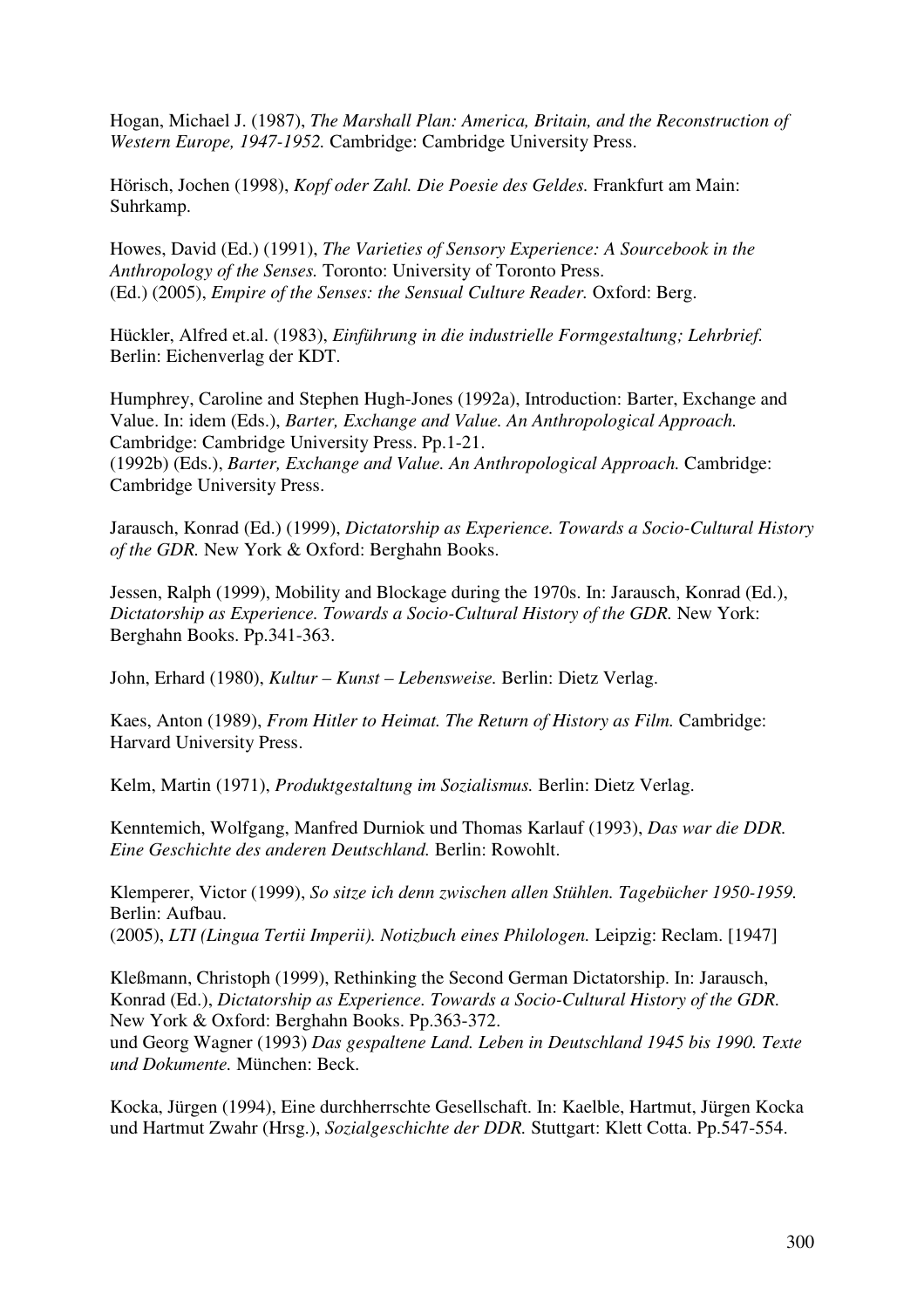Kolakowski, Leszek (1985), Communism as a Cultural Formation. In: *Survey. A Journal of East and West Studies* 29(2):136-149.

Kopstein, Jeffrey (1997), *The Politics of Economic Decline in East Germany, 1945-1989.* Chapel Hill & London: University of North Carolina Press.

Kühn, Günther und Wolfgang Weber (1976), *Stärker als die Wölfe.* Berlin: Militärverlag der Deutschen Demokratischen Republik.

Kühne, Lothar (1980), *Gegenstand und Raum. Über die Historizität des Ästhetischen.* Dresden: VEB Verlag der Kunst.

Kuik, Suzanne en Milena Veenis (2005), Professor of the Dark Side: An Interview with Bonno Thoden van Velzen. *Etnofoor* 18(2):87-105.

Landsman, Mark (2005), *Dictatorship and Demand. The Politics of Consumerism in East Germany.* Cambridge (Mass.) & London: Harvard University Press.

Langhof, Peter (1992a), Die Zeit des Dritten Reiches. In: Thomas, Werner et.al. (Hrsg.), *Geschichte des Landkreises Rudolstadt.* Rudolstadt: Landratsamt. Pp.39-52. (1992b), Die ersten Schritte nach der Katastrophe. In: Thomas, Werner et.al. (Hrsg.), *Geschichte des Landkreises Rudolstadt.* Rudolstadt: Landratsamt. Pp.52-70.

Laplanche, J. & J.-B. Pontalis (1973), *Das Vokabular der Psychoanalyse.* Frankfurt am Main: Suhrkamp.

Laufer, Jochen (1999), From Dismantling to Currency Reform: External Origins of the Dictatorship, 1943-1948. In: Jarausch, Konrad (Ed.), *Dictatorship as Experience. Towards a Socio-Cultural History of the GDR.* New York & Oxford: Berghahn Books. Pp.73-91.

Leach, Edmund (1976), *Culture and Communication. The Logic by which Symbols are Connected.* Cambridge: Cambridge University Press.

Leach, William (1992), *Land of Desire. Merchants, Power, and the Rise of a New American Culture.* New York: Pantheon.

Letsch, Herbert (1983), *Der Alltag und die Dinge um uns.* Dietz Verlag: Berlin.

LeVine, Robert A. (Ed.) (1974), *Culture and Personality: Contemporary Readings.* Chicago: Aldine.

Lindenberger, Thomas (1999), Die Diktatur der Grenzen. Zur Einleitung. In: idem (Hrsg.), *Herrschaft und Eigensinn in der Diktatur. Studien zur Gesellschaftsgeschichter der DDR.* Köln, Weimar & Wien: Böhlau Verlag. Pp.13-35.

Lindholm, Charles (2006), Romantic Love and Anthropology. *Etnofoor* XIX(1):5-23.

Lissek-Schütz, Ellen (1994), Es gab durchaus ein richtiges Leben im Falschen. Über den Diskurs mit ostdeutschen Kulturverwaltungen. In: Glaser, Hermann (Hrsg.), *Was bleibt – was*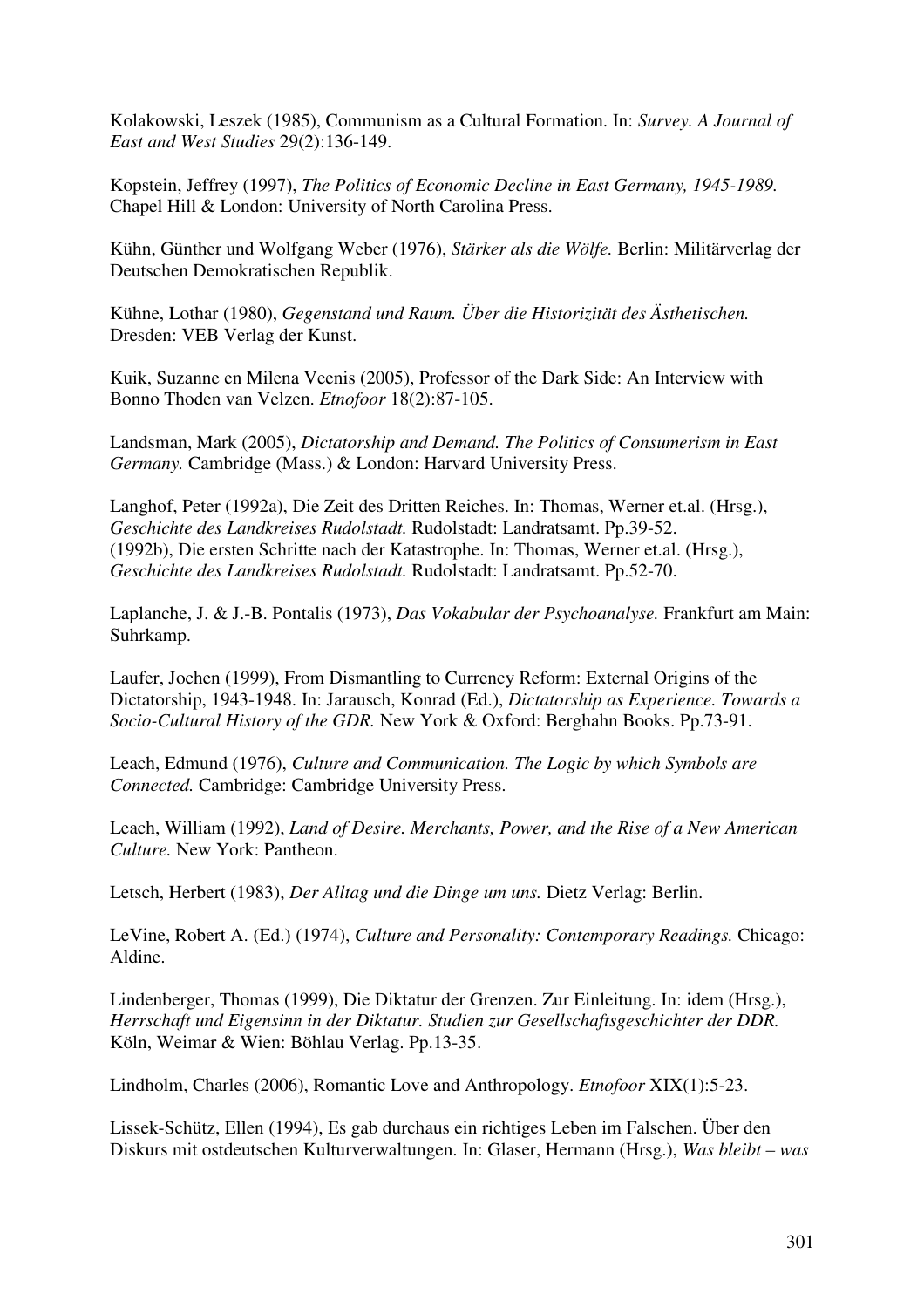*wird. Der kulturelle Umbruch in den neuen Bundesländern.* Bonn: Inter Nationes. Pp.109- 117.

Lüdtke, Alf (1994), 'Helden der Arbeit' - Mühe beim Arbeiten. Zur mißmutigen Loyalität von Industriearbeitern in der DDR. In: Kaelble, Hartmut, Jürgen Kocka und Hartmut Zwahr (Hrsg.), *Sozialgeschichte der DDR.* Stuttgart: Klett Cotta. Pp.188-217.

Ludz, Peter Christian (1975) (Hrsg.), *DDR Handbuch.* Köln: Bundesministerium für innerdeutsche Beziehungen.

Lunt, Peter K. and Sonia M. Livingstone (1992), *Mass Consumption and Personal Identity. Everyday Economic Experience.* Buckingham: Open University Press.

Maaz, Hans-Joachim (1991), *Psychogram van Oost Duitsland.* Amsterdam: Arbeiderspers. (1992), *Die Entrüstung. Deutschland, Deutschland: Stasi, Schuld und Sündenbock.* Berlin: Argon.

Maier, Charles S. (1997), *Dissolution: The Crisis of Communism and the End of East Germany.* Princeton: Princeton University Press.

Marcus, George H. (1995), *Functionalist Design: An Ongoing History.* Munich & New York: Prestl.

Maron, Monika (1992), 'Peinlich, blamabel, lacherlich'. Monika Maron über das neue Opfergefühl ihrer ostdeutschen Mitmenschen. *Spiegel* 35:136-142.

Mbembe, Achille (1992), Provisional Notes on the Postcolony. *Africa* 62(1):3-38.

McAdams, James (2001), *Judging the Past in Unified Germany.* Cambridge: Cambridge University Press.

McDonald, Geoff & Mark R. Leary (2005) Why Does Social Exclusion Hurt? The Relationship Between Social and Physical Pain. *Psychological Bulletin* 131(2):202-23.

McDowell, Nancy (2000), A Brief Comment on Difference and Rationality. *Oceania* 70(4):373-381.

McElvoy, Anne (1992), *The Saddled Cow. East Germany's Life and Legacy.* London: Faber and Faber.

McGee, R. Jon and Richard L. Warms (2000), Culture and Personality. In: idem, *Anthropological Theory. An Introductory History.* (second ed.) (Eds.), Mountain View: Mayfield. Pp.205-209.

Mehta, Deepak and Roma Chatterji (2001), Boundaries, Names, Alterities. A Case Study of a 'Communal Riot' in Dharavi, Bombay. In: Das, Veena et.al. (Eds.), *Remaking a World. Violence, Social Suffering and Recovery.* Berkeley & Los Angeles: University of California Press. Pp.201-250.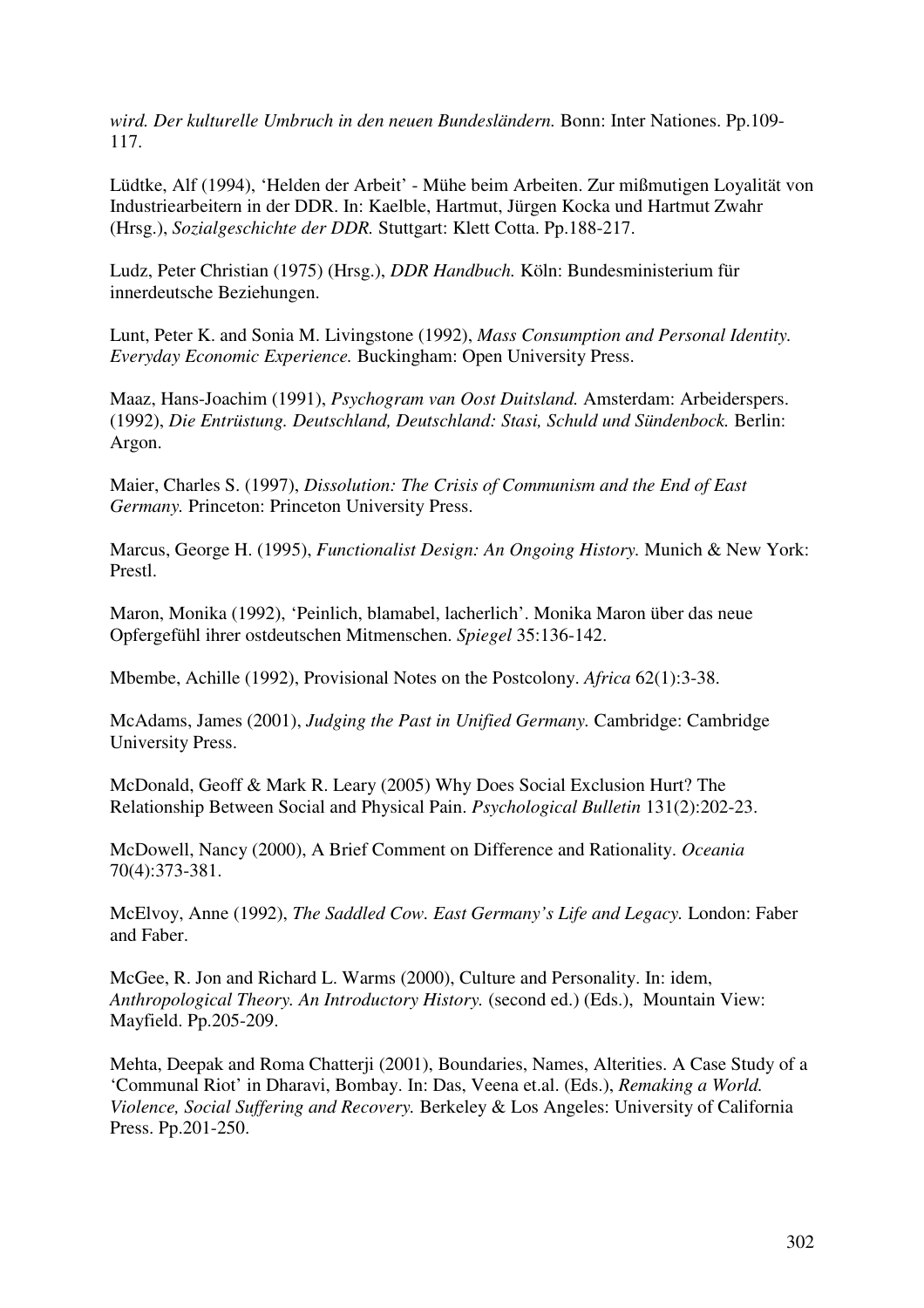Melching, Willem (2004), *Van het socialisme, de dingen die voorbijgaan: een geschiedenis van de DDR 1945-2000.* Amsterdam: Bakker.

Merkel, Ine (1994), Leitbilder und Lebensweisen von Frauen in der DDR. In: Kaelble, Hartmut, Jürgen Kocka und Hartmut Zwahr (Hrsg.), *Sozialgeschichte der DDR.* Stuttgart: Klett Cotta. Pp.359-383.

(1998), Consumer Culture in the GDR, or How the Struggle for Antimodernity Was Lost on the Battleground of Consumer Culture. In: Strasser, Susan, Charles McGovern and Matthias Judt (Eds.), *Getting and Spending. European and American Consumer Societies in the Twentieth Century.* Cambridge: Cambridge University Press. Pp.281-300.

Merl, Stephan (1997), Staat und Konsum in der Zentralverwaltungswirtschaft. Rußland und die ostmitteleuropäischen Länder. In: Siegrist, Siegfried, Hartmut Kaelble und Jürgen Kocka (Hrsg.), *Europäische Konsumgeschichte. Zur Gesellschafts- und Kulturgeschichte des Konsums 18. bis 20. Jahrhundert.* Frankfurt & New York: Campus Verlag. Pp.205-242.

Meuschel, Sigrid (1992), *Legitimation und Parteiherrschaft in der DDR. Zum Paradox von Stabilität und Revolution in der DDR 1945-1989.* Frankfurt am Main: Suhrkamp.

Meyer, Birgit (1995), Translating the Devil. An African Appropriation of Pietist Protestantism. Ongepubliceerd proefschrift, Universiteit van Amsterdam.

Miklitsch, Robert (1998), 'Going Through the Fantasy': Screening Slavoj Žižek. *South Atlantic Quarterly* 97(2):475-507.

Miller, Daniel (1985), Appropriating the State on the Council Estate. *Man* 23:353-372. (1987), *Material Culture and Mass Consumption.* Oxford: Basil Blackwell. (1994), *Modernity. An Ethnographic Approach. Dualism and Mass Consumption in Trinidad.* Oxford: Berg. (1995), Consumption and Commodities. *Annual Review of Anthropology* 24:141-61.

Mitchell, Timothy (1999), Society, Economy, and the State Effect. In: Steinmetz, George (Ed.), *State/Culture. State-Formation after the Cultural Turn.* Ithaca & London: Cornell University Press. Pp.76-98.

Mitscherlich, Alexander en Margarete (1971), *Het onvermogen om te rouwen. Motieven van een collectief gedrag.* Amsterdam: Wetenschappelijke uitgeverij.

Mitter, Armin und Stefan Wolle (1993), *Untergang auf Raten. Unbekannte Kapitel der DDR-Geschichte.* München: Bertelsmann.

Moeller, Michael und Hans-Joachim Maaz (1993), *Die Einheid beginnt zu Zweit. Ein deutschdeutsches Zwiegespräch.* Berlin: Rowohlt.

Mosse, George L. (1987), *Masses and Man. Nationalist and Fascist Perceptions of Reality.* Detroit: Wayne State University Press.

Mühlberg, Dietrich (1994), Kulturelle Ursachen für das Scheitern des Staatssozialismus. Verordnete Kultur und Mangel an Akzeptanz. In: Glaser, Hermann (Hrsg.), *Was bleibt – was wird. Der kulturelle Umbruch in den neuen Bundesländern.* Bonn: Inter Nationes. Pp.37-45.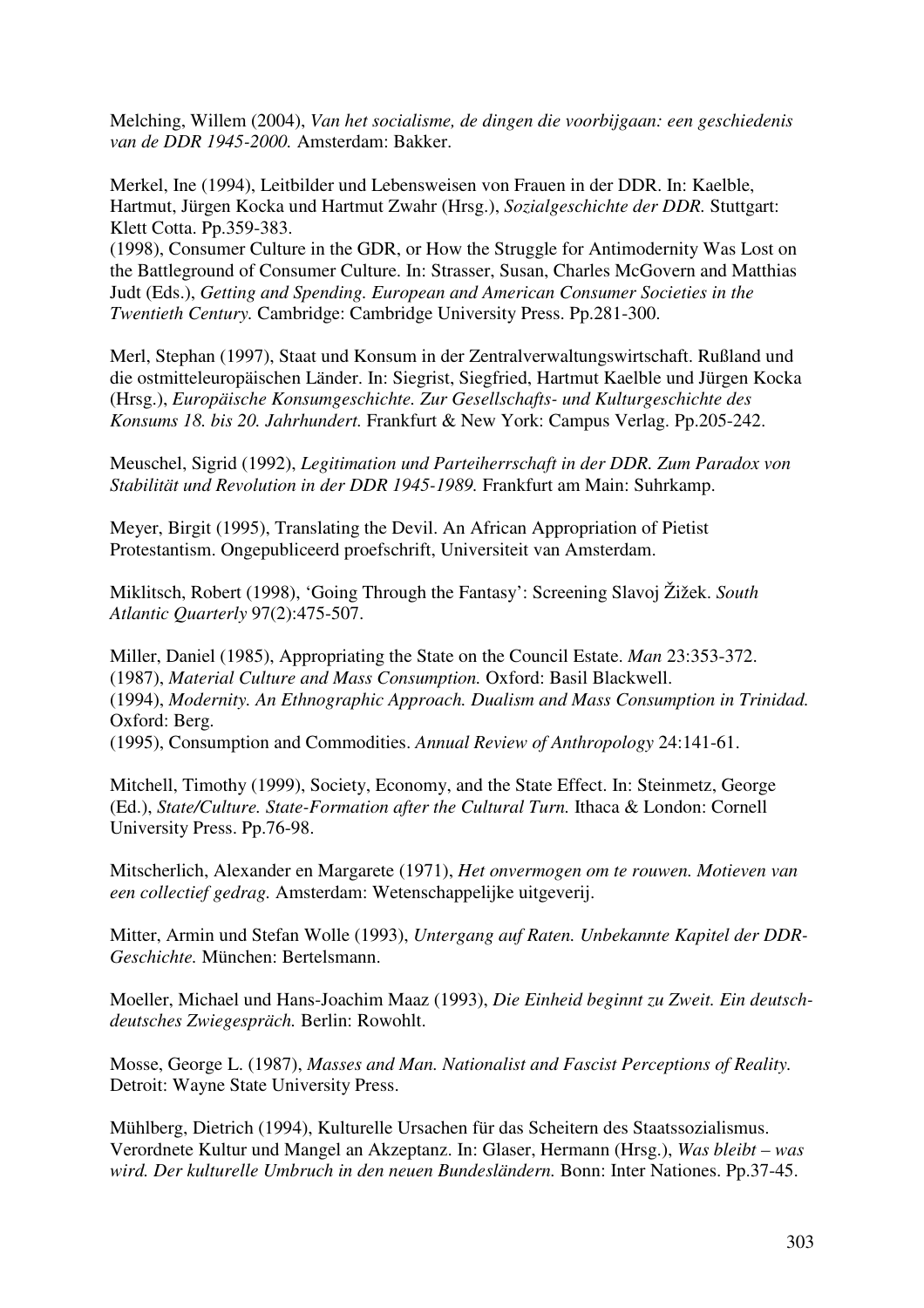Muusse, Christien (2003), 'Wir sind hier nicht angekommen'. Senioren in Leipzig en het DDR-verleden: een zoektocht naar identiteitsvorming en identiteitsbehoud. Ongepubliceerde doctoraalscriptie Culturele Antropologie, Universiteit van Amsterdam, oktober 2003.

Niethammer, Lutz (1991), Glasnost privat 1987. In: Niethammer, Lutz, Alexander von Plato und Dorothee Wierling, *Die volkseigene Erfahrung. Eine Archäologie des Lebens in der Industrieprovinz der DDR.* Berlin: Rowohlt. Pp.9-76.

Noelle-Neumann, Elisabeth und Renate Köcher (1987), *Die Verletzte Nation. Über den Versuch der Deutschen, ihren Charakter zu ändern.* Stuttgart: Verlags-Anstallt.

Oldenziel, Ruth en Milena Veenis (2001), De oorlogseconomie: zuinigheid en noodgedwongen vindingrijkheid, 1940-1945. In: Schot, Johan et.al. (Red.), *Techniek in Nederland in de twintigste eeuw Deel V.* Zutphen: Walburg Pers. Pp.82-102.

Pätzolt, Harald (1994), Das Verführerische am Stalinismus. In: Frindte, Wolfgang und Harald Pätzolt (Hrsg.), *Mythen der Deutschen. Deutsche Befindlichkeiten zwischen Geschichten und Geschichte.* Opladen: Leske + Budrich. Pp.105-115.

Paul, Robert A. (1985), Psychoanalytic Anthropology. *Annual Review of Anthropology* 18:177-202.

Pekelder, Jacco (1998), *Nederland en de DDR. Beeldvorming en betrekkingen 1949-1989.* Amsterdam: Boom.

Pence, Catherine (1999), 'You as Woman will Understand': Consumption, Gender and the Relationship between State and Citizenry in the GDR's Crisis of 17 June 1953. *German History* 19(2):218-253.

(2003), The Myth of a Suspended Present: Prosperity's Painful Shadow in 1950s East Germany. In: Betts, Paul and Greg Eghigian (Eds.), *Pain and Prosperity. Reconsidering Twentieth-Century German History.* Stanford: Stanford University Press. Pp.137-160.

Perera, Sasanka (2001), Spirit Possessions and Avenging Ghosts. Stories of Supernatural Activity as Narratives of Terror and Mechanisms of Coping and Remembering. In: Das, Veena et.al. (Eds.), *Remaking a World. Violence, Social Suffering and Recovery.* Berkeley & Los Angeles: University of California Press. Pp.157-201.

Petzold, Siegfried (Hrsg.) (1986), *Konsumgüter bedarfsgerecht produzieren. Erfahrungen aus dem Bezirk Dresden.* Berlin: Staatsverlag der Deutschen Demokratischen Republik.

Piskorz, Johannes (1992), Die DDR als Schatten. Vom Mythos der deutsch-deutschen Symmetrie. In: Frindte, Wolfgang und Harald Pätzolt (Hrsg.), *Mythen der Deutschen. Deutsche Befindlichkeiten zwischen Geschichten und Geschichte.* Opladen: Leske + Budrich. Pp.187-192.

Plato, Alexander von (1993), An Unfamiliar Germany. Some Remarks on the Past and Present Relationship Between East and West Germans. *Oral History* 21(1):35-43. (1999), Sowjetische Speziallager in Deutschland 1945 bis 1950: Ergebnisse eines deutschrussischen Kooperationsprojektes. In: Reif-Spirek, Peter und Bodo Ritscher (Hrsg.),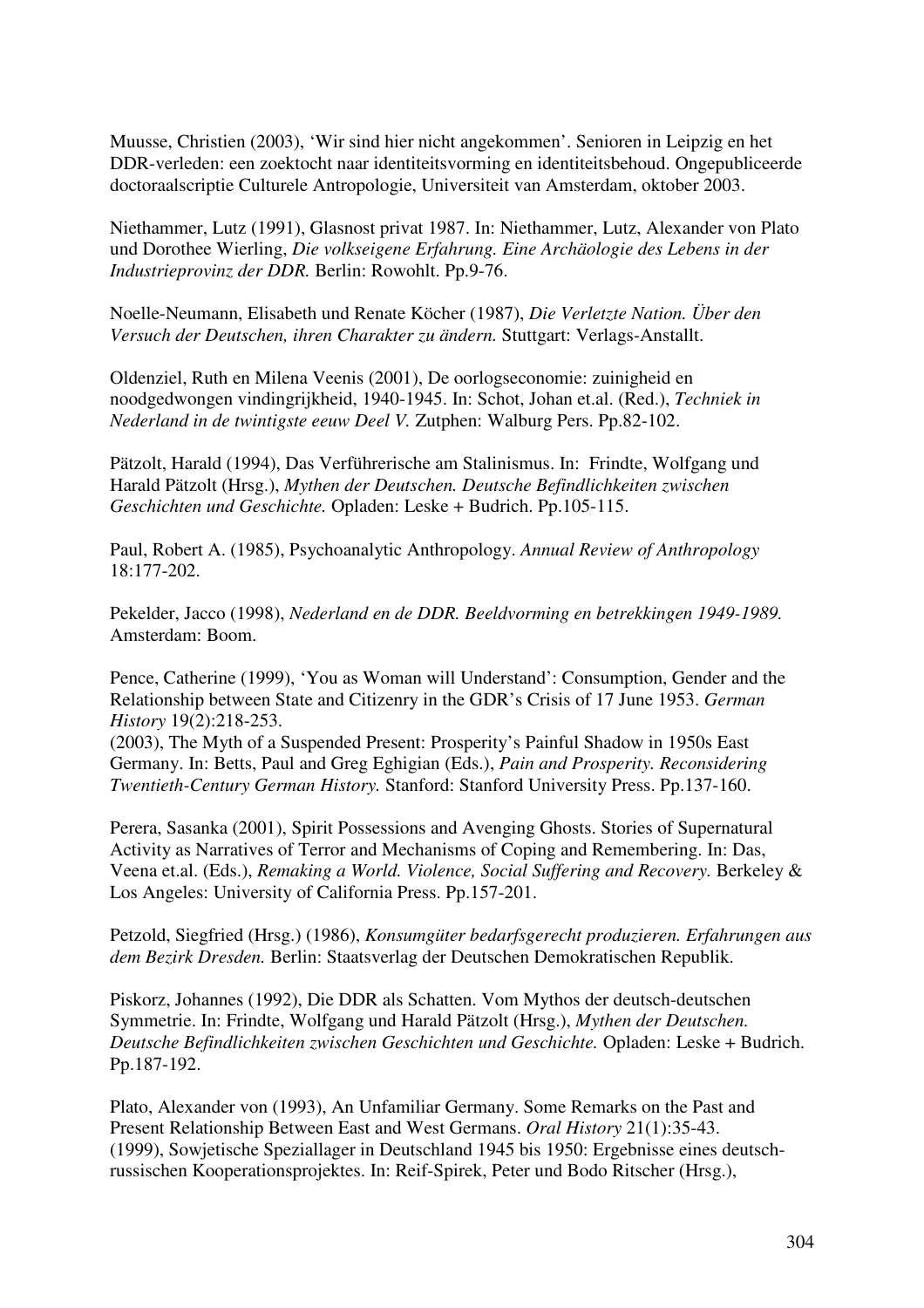*Speziallager in der SBZ. Gedenkstätten mit 'doppelter Vergangenheit'.* Berlin: Links Verlag. Pp.124-149.

(2001), Denunziation im Systemwechsel. Verhaftete, Deportierte und Lagerhäftlinge in der SBZ um 1945. *Historical Social Research* 26(2/3):179-203.

Plesu, Andrei (1995), Intellectual Life Under Dictatorship. *Representations* 49:61-72.

Pohl, Herbert (1970), Rationeller Umgang mit Möbelelementen. *Form und Zweck* 1970/2:13- 15.

Pollack, Detlef (1999), Modernization and Modernization Blockages in GDR Society. In: Jarausch, Konrad (Ed.) *Dictatorship as Experience. Towards a Socio-Cultural History of the GDR.* New York & Oxford: Berghahn Books. Pp.27-47.

Pool, Robert (1989), There Must Have Been Something… Interpretations of Illness and Misfortune in a Cameroon Village. Ongepubliceerd proefschrift, Universiteit van Amsterdam. (1990), Fetishism Deconstructed. *Etnofoor* III(1):114-128.

Port, Mattijs van de (1994), *Het einde van de wereld. Beschaving, redeloosheid en zigeunercafés in Servië.* Amsterdam: Babylon-De Geus.

(1998), *Gypsies, Wars & Other Instances of the Wild.* Amsterdam: Amsterdam University Press.

(2004), Registers of Incontestability. The Quest for Authenticity in Academia and Beyond. *Etnofoor* XVII(1/2):7-23.

Poutros, Kirsten (1996), Von den Massenvergewaltigungen zum Mutterschutzgesetz. Abtreibungspolitik und Abtreibungspraxis in Ostdeutschland, 1945-1950. In: Bessel, Richard & Ralph Jessen (Hrsg.) *Die Grenzen der Diktatur. Staat und Gesellschaft in der DDR.*  Göttingen: Vandenhoeck und Ruprecht. Pp.170-199.

Pritchard, Gareth (2000), *The making of the GDR 1945-53. From Antifascism to Stalinism.* Manchester & New York: Manchester University Press

Proust, Marcel (1970), *Combray.* Amsterdam: Bezige Bij. [1913]

Redeker, Horst (1958), *Das Dilemma der Dekadenz.* Berlin: Institut für angewandte Kunst. (1959), *Chemie gibt Schönheit.* Berlin: Institut für angewandte Kunst.

Reichel-Dolmatoff, Gerardo (1961), *The People of Aritarna: the Cultural Personality of a Columbian Mestizo Village.* Chicago: University of Chicago Press.

Ritscher, Bodo (1995), Die NKWD/MWD-'Speziallager' in Deutschland. Anmerkungen zu einem Forschungsgegenstand. In: Danyel, Jürgen (Hrsg.), *Die geteilte Vergangenheit. Zum Umgang mit Nationalsozialismus und Widerstand in beiden deutschen Staaten.* Berlin: Akademie Verlag. Pp.163-181.

Rößler, Hans (1988), Entwicklungstendenzen der Konsumtion bei umfassender Intensivierung. In: idem (Hrsg.), *Konsumtion und umfassende Intensivierung.* Halle: Abteilung Wissenschaftspublizistik der Martin-Luther-Universität Halle-Wittenberg, VEB Kongreß- und Werbedruck. Pp.30-45.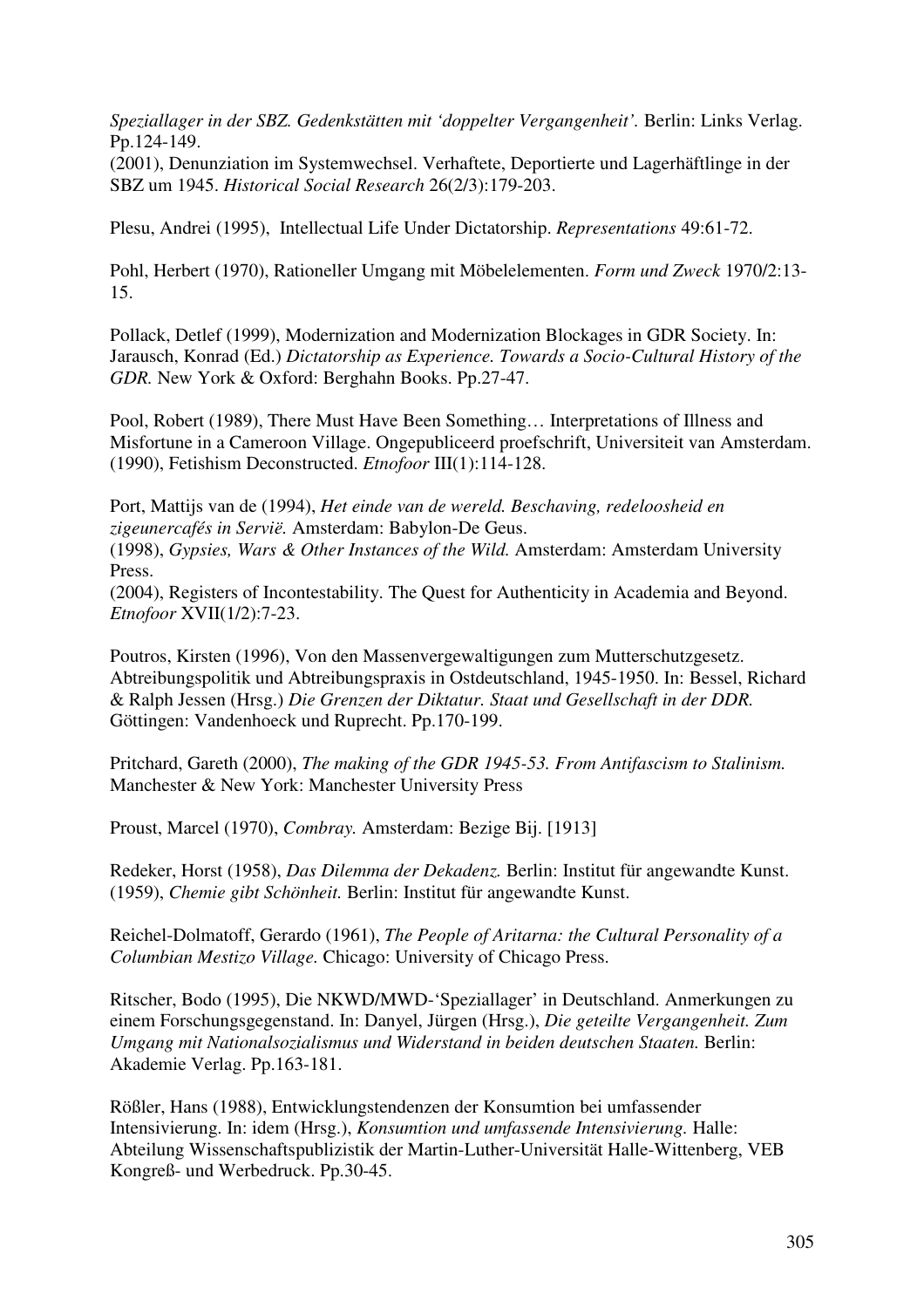Roseberry, William (1993), Hegemony and the Language of Contention. In: Joseph, Gilbert M. & Daniel Nugent (Eds.), *Everyday Forms of State Formation. Revolution and the Negotiation of Rule in Modern Mexico.* Durham & London: Duke University Press. Pp.355- 367.

Rosenlöcher, Thomas (1992), Der Untergang der Banane. In: Solms, Wilhelm (Hrsg.), *Begrenzt glücklich. Kindheit in der DDR.* Marburg: Hitzeroth. Pp.7-12.

Sabrow, Martin (1999), Dictatorship as Discourse. Cultural Perspectives on SED Legitimacy. In: Jarausch, Konrad (Ed.) *Dictatorship as Experience. Towards a Socio-Cultural History of the GDR.* New York & Oxford: Berghahn Books. Pp.195-212.

Sahlins, Marshall (1973), *Culture and Practical Reason.* Chicago: The University of Chicago Press.

Sampson, Steven L. (1982), Bureaucracy and Corruption as Anthropological Problems: A Case Study from Romania. *Folk Dansk Etnografisk Tidsskrift* 25:63-97.

Scharsow, I.S. (1988), Die Intensivierung der Produktion und die Erhöhung des Niveaus der Bedürfnisbefriedigung. In: Rößler, Hans (Hrsg.), *Konsumtion und umfassende Intensivierung.* Halle: Abteilung Wissenschaftspublizistik der Martin-Luther-Universität Halle-Wittenberg, VEB Kongreß- und Werbedruck. Pp.14-24.

Schedlinski, Rainer (1991), Die Blindensprache der Macht. In: Halter, Regine (Hrsg.), *Vom Bauhaus bis Bitterfeld. 41 Jahre DDR-Design.* Gießen: Anabas. Pp.12-18.

Schmidt, Jutta (1966), Über die Gestaltung des sozialistischen Menschenbildes. *Einheit* 21(11):1434-1443.

Schmidt-Holz, Rolf (Hrsg.) 1992, *Markus und die Besserwesssis.* Hamburg: Stern-Buch im Verlag.

Schmitt, Traugott (z.d.), Lebensbild des Georg Schmunck, der sieben Jahre das Straflager Bautzen als 'das Gelbe Elend' überlebte. Ongepubliceerd document, opgetekend door *Superintendent* Traugott Schmitt, Rudolstadt.

Schneider, Peter (1994), *Vom Ende der Gewißheit.* Berlin: Rowohlt.

Schwan, Gesine (1997), *Politik und Schuld. Die zerstörerische Macht des Schweigens.*  Frankfurt am Main: Fischer.

Schwarze, Hanns Werner (1969), *Die DDR ist keine Zone mehr.* Köln & Berlin: Kiepenheuer und Witsch.

Scott, James C. (1976), *The Moral Economy of the Peasant. Rebellion and Subsistence in Southeast Asia.* New Haven & London: Yale University Press. (1985), *Weapons of the Weak. Everyday Forms of Peasant Rebellion.* New Haven & London: Yale University Press.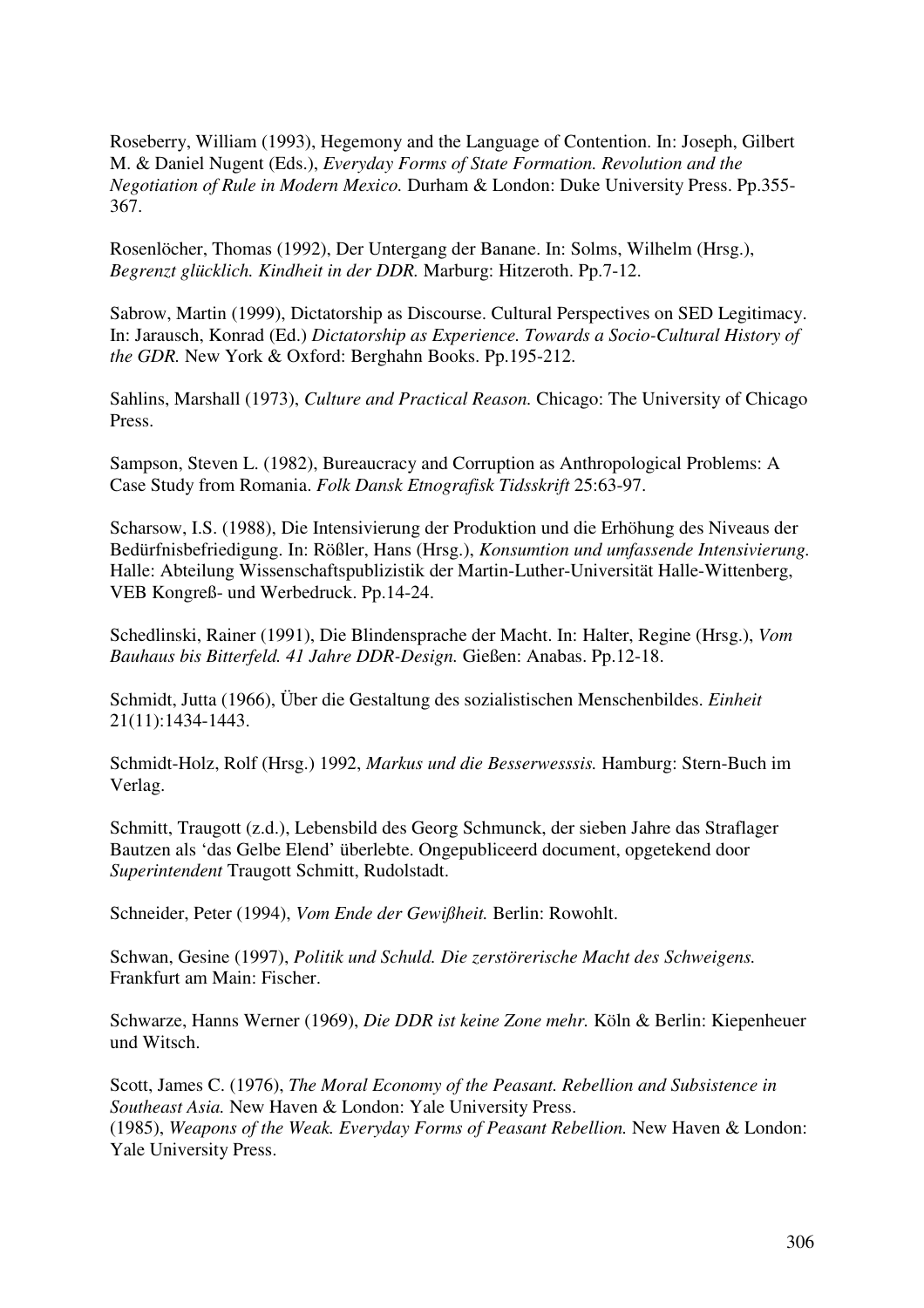Seidl, Helmut (1988), Konsumgüterproduktion und umfassende Intensivierung des Reproduktionsprozesses. In: Rößler, Hans (Hrsg.), *Konsumtion und umfassende Intensivierung.* Halle: Abteilung Wissenschaftspublizistik der Martin-Luther-Universität Halle-Wittenberg, VEB Kongreß- und Werbedruck. Pp.2-14.

Seremetakis, Nadia (Ed.) (1994), *The Senses Still. Perception and Memory as Material Culture in Modernity.* Boulder: Westview Press.

Simon, Annette (1995), *Versuch, mir und anderen die ostdeutsche Moral zu erklären.* Giessen: Psychosozial Verlag.

Sölle, Dorothee (1987), *Waar het visioen ontbreekt verwildert het volk.* Baarn: Ten Have.

Spindler, George D. (Ed.) (1978), *The Making of Psychological Anthropology.* Berkeley: University of California Press.

Spyer, Particia (1998), Introduction. In: idem (Ed.), *Border Fetishisms. Material Objects in Unstable Spaces.* New York & London: Routledge. Pp.1-13. (2006), The Body, Materiality and the Senses. In: Tilley, Christopher et.al. (Eds.), *Handbook of Material Culture.* London: Sage. Pp.125-131.

Stavrakakis, Yannis (1999), *Lacan and the Political.* London & New York: Routledge. (2006), Objects of Consumption, Causes of Desire: Consumerism and Advertising in Societies of Commanded Enjoyment. *Gramma* 14:83-106.

Stephen, Michele (1995), Cargo Cults, Cultural Creativity, and Autonomous Imagination. *Ethos* 25(3):333-358.

Stewart, Susan (1984), *On Longing: Narratives of the Miniature, the Gigantic, the Souvenir, the Collection*. Baltimore: Johns Hopkins University Press.

Stewart, Pamela and Andrew Strathern (2000), Introduction: Latencies and Realizations in Millenial Practices. *Ethnohistory* 47(1):3-282.

Stokes, Raymond G. (2000), Plastics and the New Society: The German Democratic Republic in the 1950s and 1960s. In: Reid, Susan E. and David Crowley (Eds.), *Style and Socialism. Modernity and Material Culture in Post-War Eastern Europe.* Oxford: Berg. Pp.65-81.

Stoller, Paul (1997), *Sensuous Scholarship.* Philadelphia: University of Pennsylvania Press.

Strachey, James (1990), The Nature of Therapeutic Action of Psycho-Analysis. In: Esman, Aaron (Ed.), *Essential Papers on Transference.* New York & London: New York University Press. Pp.49-80. [1934]

Strathern, Marilyn (1992), Qualified Value: the Perspective of Gift Exchange, In: Humphrey, Caroline and Stephen Hugh-Jones (Eds.), *Barter, Exchange and Value. An Anthropological Approach.* Cambridge: Cambridge University Press. Pp.169-192.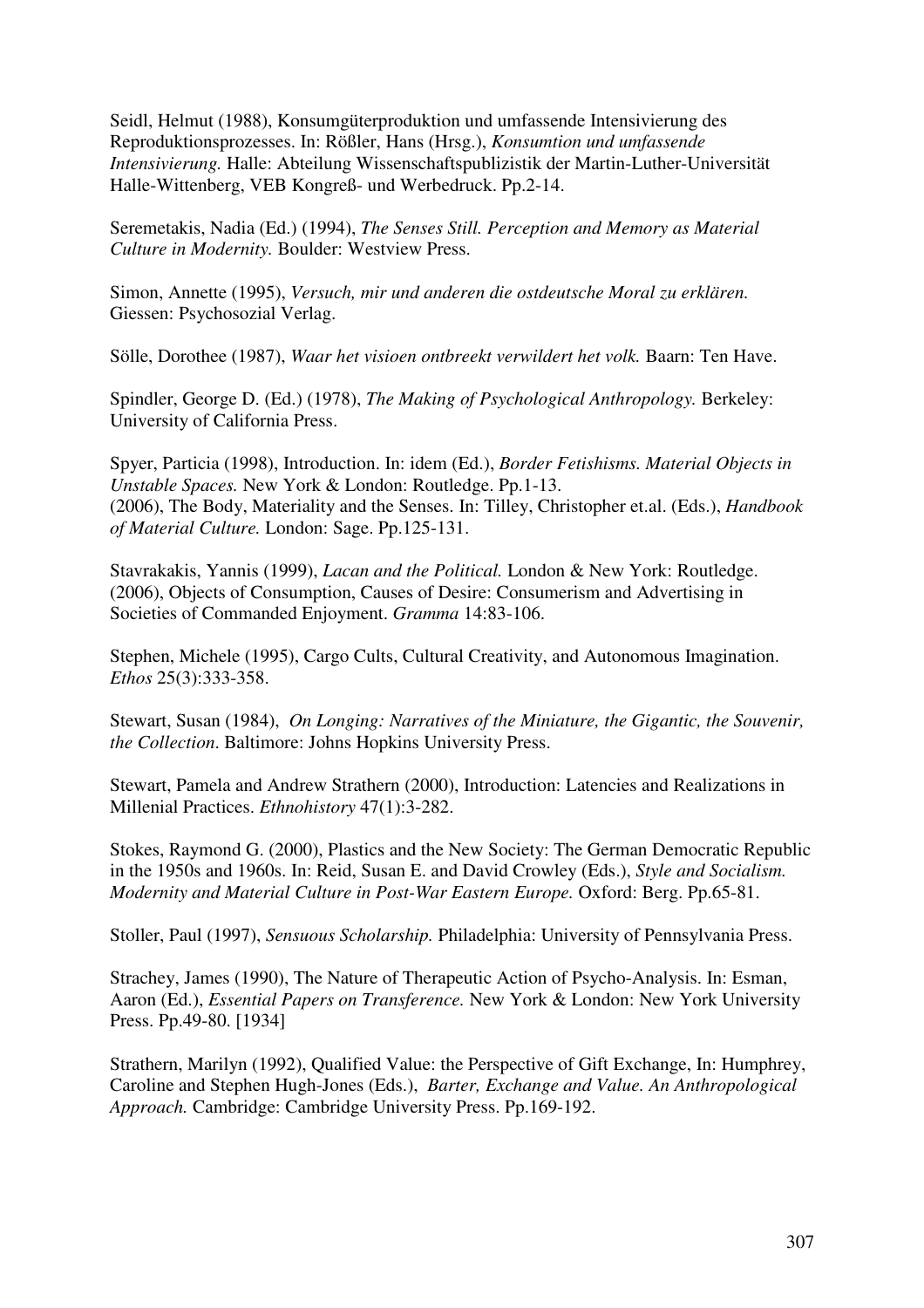Swaan, Abram de (1996), *De Mensenmaatschappij: een inleiding.* Amsterdam: Bert Bakker. (2007), Wijsheid achteraf. Rede bij het emeritaat als universiteitshoogleraar aan de Universiteit van Amsterdam. *De Gids* 170(2):87-102.

Taussig, Michael (1980), *The Devil and Commodity Fetishism in South America.* Chapel Hill: University of North Carolina Press.

(1987), *Shamanism, Colonialism, and the Wild Man. A Study in Terror and Healing.* Chicago & London: The University of Chicago Press.

(1993), *Mimesis and Alterity. A Particular History of the Senses.* New York & London: Routledge.

(1995), The Sun Gives Without Receiving: An Old Story. *Comparative Studies in Society and History* 37(2):368-399.

Tefft, Stanton K. (1980), *Secrecy. A Cross-Cultural Perspective.* New York: Human Sciences Press.

Tenbruck, Friedrich H. (1974), Max Weber und die Wissenschaftssoziologie. Zur Wiederaufnahme der Diskussion. *Zeitschrift für Soziologie* 3(3):312-320.

Theweleit, Klaus (1977), *Männerphantasien.* Frankfurt am Main: Stroemfeld / Roter Stern.

Thoden van Velzen, H.U.E. (1973), *Antropologen op zoek naar de sterke man.* Assen: Van Gorcum.

(1990), Social Fetishism among the Surinamese Maroons. *Etnofoor* 3(1):77-97.

with W. van Wetering (1988), *The Great Father and the Danger: Religious Cults, Material Forces, and Collective Fantasies in the World of the Surinam Maroons*. Leiden: KITLV Press.

with W. van Wetering (2001), Dangerous Creatures and the Enchantment of Modern Life. In: Clough, Paul and Jon P. Mitchell (Eds.), *Powers of Good and Evil. Moralities, Commodities and Popular Belief.* New York: Berghahn Books. Pp.17-43.

Thurnwald, Hilde (1993), Gegenwartsprobleme Berliner Familien. In: Kleßmann, Christoph und Georg Wagner (Hrsg.), *Das gespaltene Land. Leben in Deutschland 1945 bis 1990. Texte und Dokumente.* München: Beck. Pp.122-123 [1948].

Todeschini, Maya (2001), The Bomb's Womb? Women and the Atom Bomb. In: Das, Veena et.al. (Eds.), *Remaking a World. Violence, Social Suffering and Recovery.* Berkeley & Los Angeles: University of California Press. Pp.102-157.

Tormey, Simon (1995), *Making Sense of Tyranny. Interpretations of Totalitarianism.* Manchester & New York: Manchester University Press.

Trommler, Frank (1990), The Creation of History and the Refusal of the Past in the German Democratic Republic. In: Harms, Kathy, Lutz R. Reuter and Volker Dürr (Eds.), *Coping with the Past. Germany and Austria after 1945.* Wisconsin: University of Wisconsin Press. Pp.79- 94.

Veenis, Milena (1995), *Kartoffeln, Kuchen und Asado. Over de verborgen keuken van Duitsers in Argentinië.* Amsterdam: Het Spinhuis.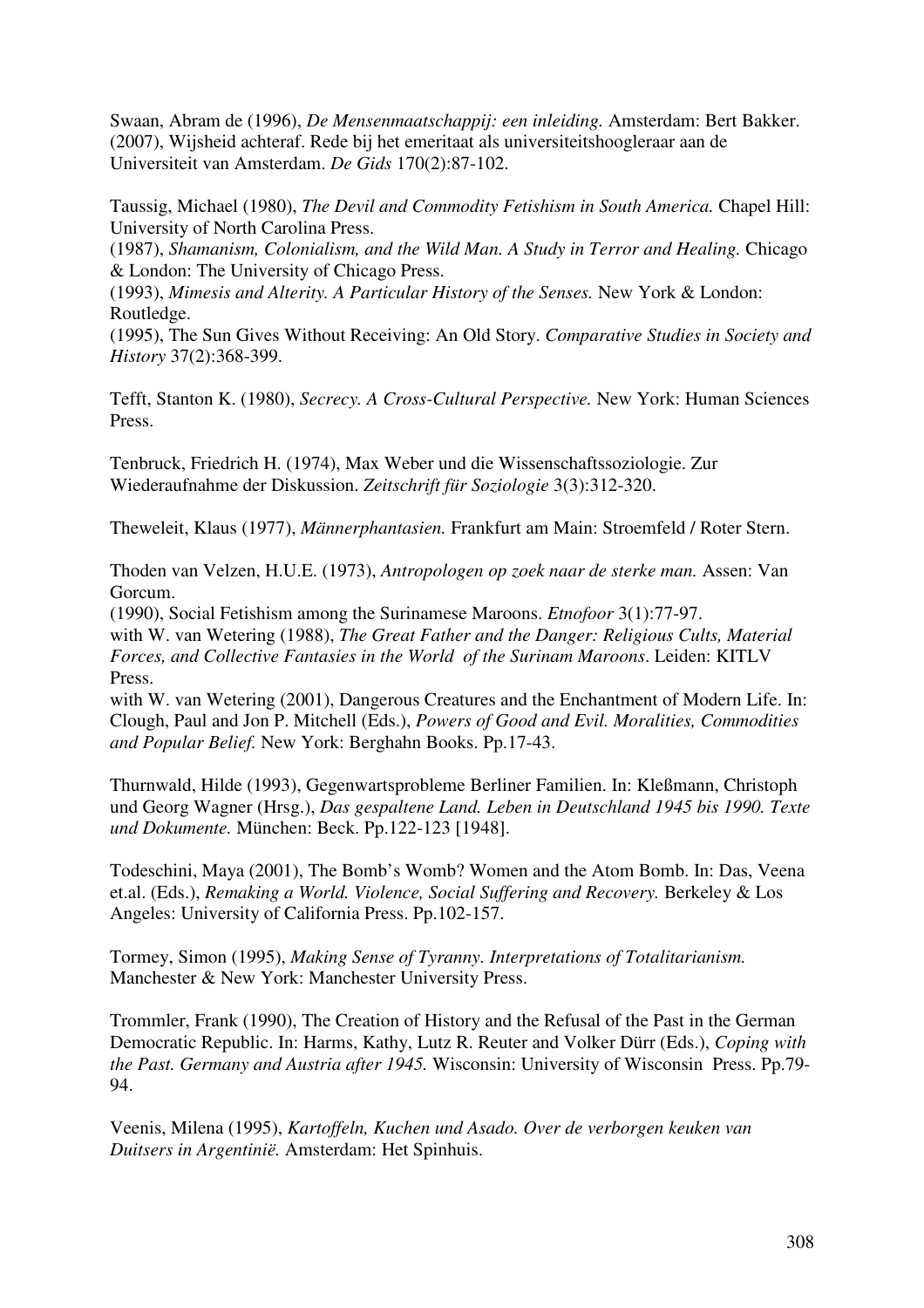Verdery, Katerine (1993), Ethnic Relations, Economies of Shortage, and the Transition in Eastern Europe. In: Hann, C.M. (Ed.), *Socialism. Ideals, Ideologies, and Local Practice.* London & New York: Routledge. Pp.172-187.

Verrips, Jojada (1983), *En boven de polder de hemel. Een antropologische studie van een Nederlands dorp 1850-1971.* Groningen: Wolters-Noordhoff. (2006) Touched by the 'Sacred'. Some Notes on the Consumption of 'Sensational Art'. Paper presented at the Workshop Media Technologies, Sensory Experiences and the Making of Religious Subjects, University of Amsterdam, 30 March-1 April 2006.

Vogt, Timothy R. (2000), *Denazification in Soviet-Occupied Germany. Brandenburg 1945- 1948.* Cambridge (Mass.) & London: Harvard University Press.

Volkan, Vamik (1997), *Blood Lines. From Ethnic Pride to Ethnic Terrorism.* New York: Farrar, Straus and Giroux.

Vollnhals, Clemens (1994), Das Ministerium für Staatssicherheit. Ein Instrument totalitärer Herrschaftsausübung. In: Kaelble, Hartmut, Jürgen Kocka und Hartmut Zwahr (Hrsg.), *Sozialgeschichte der DDR.* Stuttgart: Klett Cotta. Pp.498-519.

Warnier, Jean-Pierre (2001), A Praxeological Approach to Subjectivation in a Material World. *Journal of Material Culture* 6(1):5-25.

with Céline Rosselin (Eds.) (1996), *Authentifier la Marchandise: Anthropologie Critique de la Quête d'Authenticité.* Paris: L'Harmattan.

Weber, Christian (1990), *Alltag einer friedlichen Revolution. Notizen aus der DDR.* Stuttgart: Quell.

Weber, Hermann (1991), *DDR*. *Grundriß der Geschichte 1945-1990.* Hannover: Fackelträger Verlag.

(1992), *DDR. Dokumente zur Geschichte der Deutschen Demokratischen Republik 1945- 1985.* München: Deutscher Taschenbuch Verlag.

(1993), die Geschichte der DDR. Versuch einer vorläufigen Bilanz. *Zeitschrift für Geschichtswissenschaft* 41(3):195-205.

Wedeen, Lisa (1998), Acting 'As If': Symbolic Politics and Social Control in Syria. *Comparative Studies in Society and History* 40(3):503-523. (1999) *Ambiguities of Domination. Politics, Rhetoric and Symbols in Contemporary Syria.* Chicago: University of Chicago Press.

Wertheim, W.F. (1965), *East-West Parallels. Sociological Approaches to Modern Asia.* Den Haag: van Hoeve.

White, Geoffrey M. (2000), Emotional Remembering: The Pragmatics of National Memory. *Ethos* 27(4):505-530.

Wielenga, Friso (1993), *Schaduwen van de Duitse geschiedenis. De omgang met het nazi- en DDR-verleden in de Bondsrepubliek Duitsland.* Amsterdam: Boom.